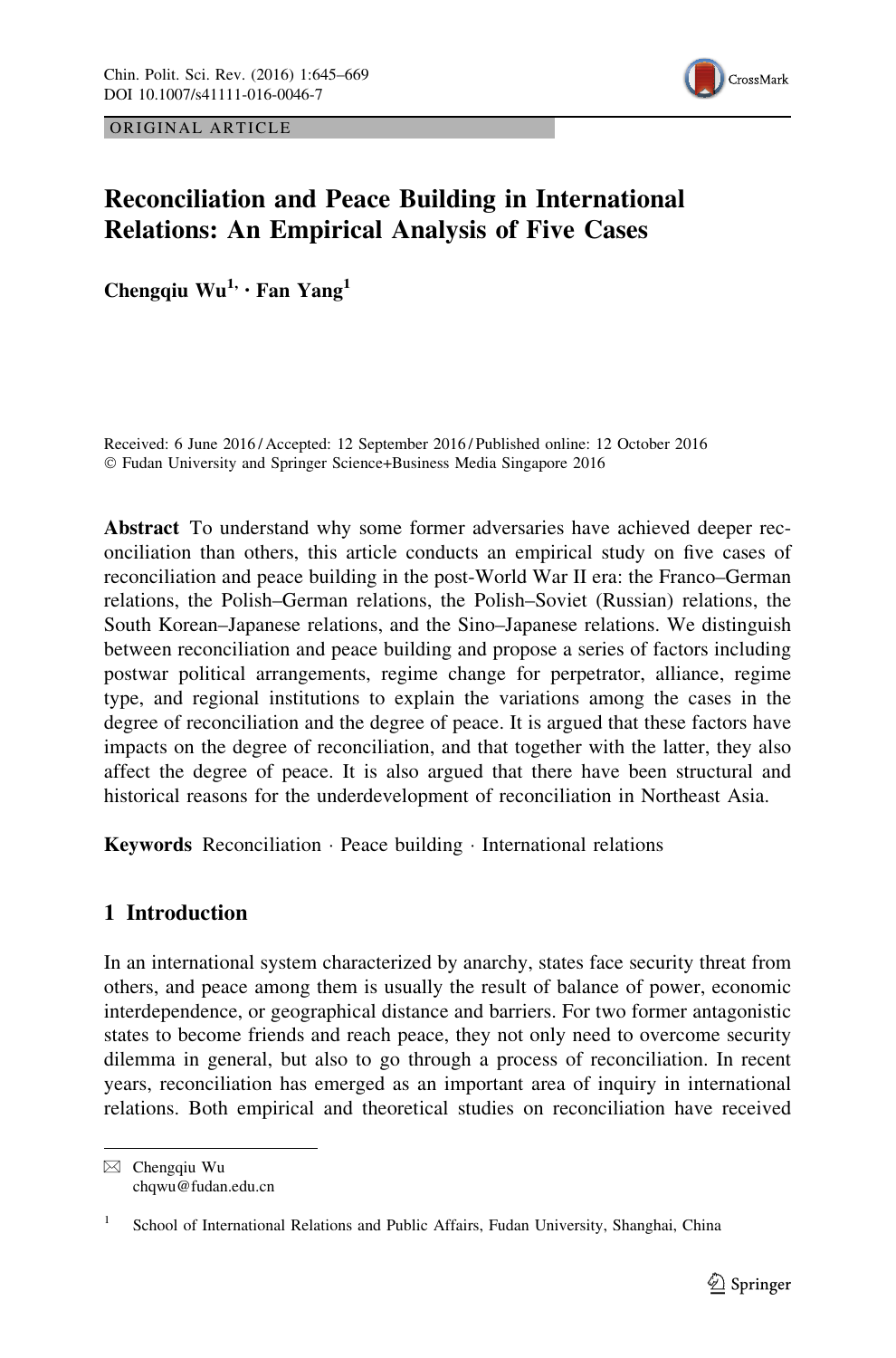growing interest from scholars. On the empirical side, examples are Lind's [\(2008](#page-23-0)) comparative study of the effects of Japan's remembrance of its colonial past on its relations with South Korea and the effects of West Germany's remembrance of World War II on its relations with France, Ku's [\(2008](#page-23-0)) analysis of the different processes and outcomes of reconciliation between South Korean–Japanese relations and Franco–German relations, and He's ([2009\)](#page-23-0) study of Sino–Japanese relations and Polish–German relations to explain the path to deep interstate reconciliation. On the theoretical side, examples are Long and Brecke's [\(2003](#page-23-0)) study of the impacts of reconciliation on peace building after domestic and international conflicts, Bar-Siman-Tov's ([2004\)](#page-22-0) comprehensive theoretical exploration of reconciliation, and Tang's ([2011\)](#page-24-0) review of reconciliation as an area of academic inquiry and his exploration of the major conceptual, theoretical and methodological issues related to reconciliation. A research question of lasting interest is: why some former adversaries have achieved deeper reconciliation than others? While the abovementioned empirical works examine their particular cases with an emphasis on particular parts or factors of the reconciliation process (Lind on the effects of perpetrator countries' national debates triggered by their contrition in international reconciliation, Ku on the dynamics of political leaders and nongovernmental organizations on the outcome of reconciliation, and He on the competing significances of international structural conditions and national mythmaking), they have not examined multiple cases systematically by assessing the relationship between the values of a series of factors and the outcomes of reconciliation<sup>1</sup>. Tang [\(2011](#page-24-0)) uncovers the role of ethnocentrism and spiral in the institutionalization of conflict, and he lists a series of domestic and international factors that affect reconciliation including regime type, regime security, social cohesion, leaders' preference, distribution of power, coalitions, presence of regional organizations, regional identities, global norms,  $etc<sup>2</sup>$ . Yet in the review article, he does not empirically examine the effects of these factors on reconciliation, and his conceptual treatment of reconciliation by equating it to peace building deserves further discussion and critiques.

This article attempts to clarify the relationship between reconciliation and peace building and answer the research question ''why some former adversaries have achieved deeper reconciliation than others'' by examining five cases—the Franco– German Relations, the Polish–German relations, the Polish–Soviet (Russian) relations, the South Korean–Japanese relations, and the Sino–Japanese relations. More specifically, we distinguish between reconciliation and peace building, clarify different states of reconciliation, and examine the above-mentioned cases to propose a number of factors to explain the variation in degree of reconciliation and the variation in degree of peace. While the number of cases seems too large for a wieldy research, we believe it is necessary to include all the five cases for the following reasons. First, by including multiple cases, we can evaluate whether cases of small

<sup>&</sup>lt;sup>1</sup> Lind [\(2008](#page-23-0), 9-10) does mention other factors including regime type, membership in international institutions, and territorial disputes as bases on which to judge states' intention, which in turn has an effect on the outcome of reconciliation.

<sup>2</sup> P. 732.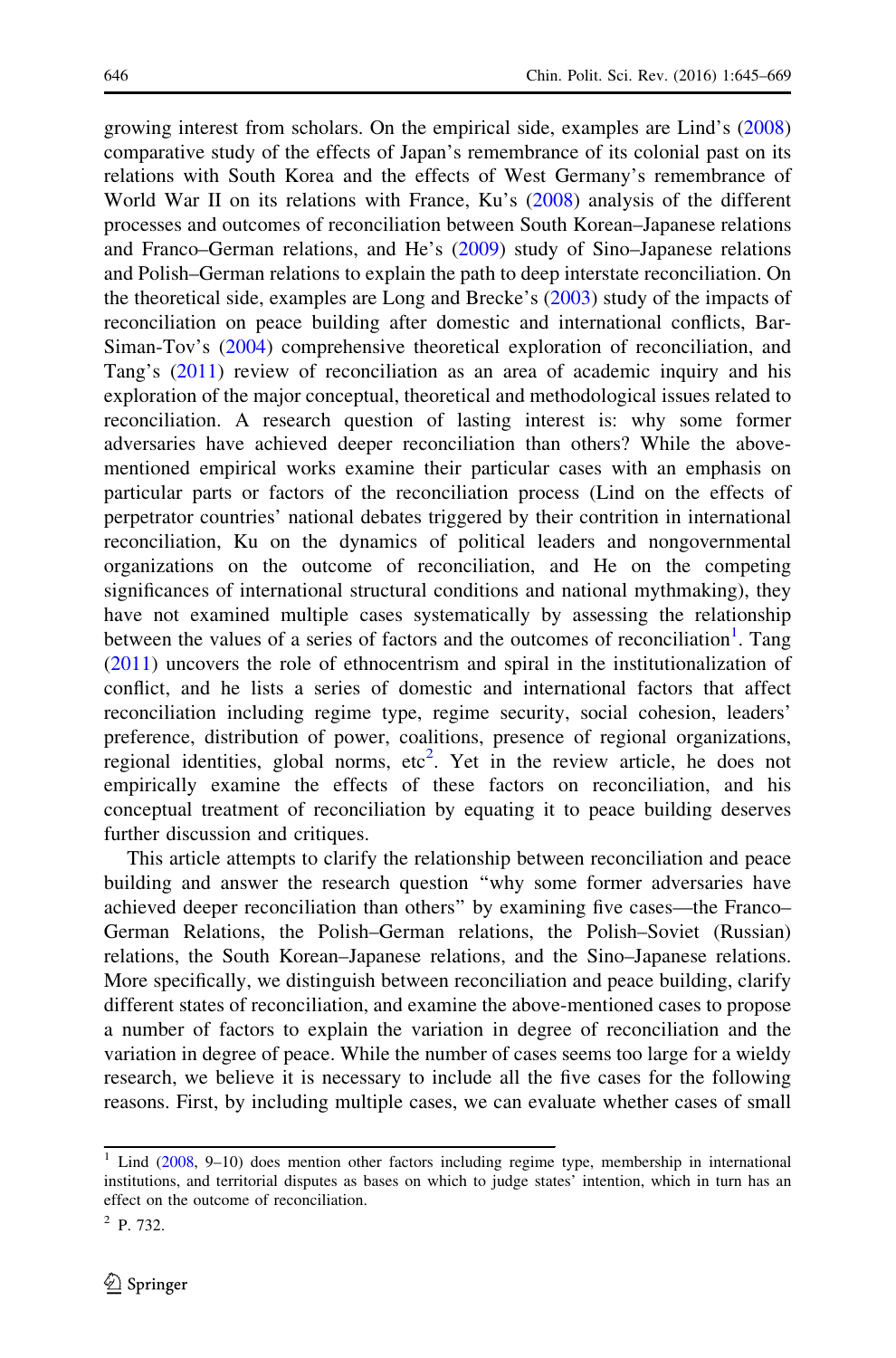<span id="page-2-0"></span>variations in their independent variables will have differences in their dependent variables (i.e., differences in degree of reconciliation and degree of peace). By comparing these cases, we can see the effects of multiple factors on reconciliation and peace building. Second, by including multiple cases, we have cases of variations in the degree of reconciliation and the degree of peace, so that we can avoid the selection bias problem—that is, selecting cases based on the value of dependent variable<sup>3</sup>. Third, all the five cases are well-known major cases of reconciliation and peace building in international relations, having received a large amount of scholarly attention, and thus we do not need much ink to describe their details.

The five cases that we select cover the geopolitical landscape across the Eurasia. The regional politics in Europe and that in Northeast Asia have formed contrasting pictures: while European countries have successfully overcome their historic animosity and constructed a security community, Northeast Asian countries are still trapped by the past, with very low level of trust among China, Japan, and South Korea and little progress in political regionalization beyond economic interdependence. People who believe Japan has not apologized enough tend to attribute Japan's amnesia to its culture (e.g., Japan's shame culture as opposed to Germany's guilt culture) and national characteristics (Benedict [1946](#page-22-0), 222–224; Buruma [1994\)](#page-22-0), whereas those who believe Japan has apologized too much tend to blame its neighbors' nationalist education (Dor [2015](#page-23-0)). This article does not attempt to disprove these arguments, but to show that there are structural and historical reasons for the German–Japanese contrast and the underdevelopment of reconciliation in Northeast Asia. By examining the South Korean–Japanese and Sino–Japanese relations alongside the European cases, we may be able to better understand these reasons.

The rest of this article proceeds in five sections. Section 2 clarifies the definitions of reconciliation and peace building and elaborates the different states of reconciliation. Section [3](#page-5-0) provides a brief description of the five cases. Section [4](#page-13-0) explores the processes of reconciliation and peace building, proposes a series of factors that can possibly explain the variations in the degree of reconciliation and the degree of peace, and then examines the five cases to analyze the effects of these factors on the results. The last section, Sect. [5,](#page-21-0) concludes.

# 2 Reconciliation and Peace Building

Before proceeding to the cases, we need to clarify some concepts. The English literature on reconciliation covers domestic politics more than international politics, and the concept of reconciliation mainly evolved from studies of intrastate reconciliation. Scholars typically understand reconciliation ''as part of a forgiveness process characterized by truth telling, redefinition of the identity of the former belligerents, partial justice, and a call for a new relationship" and believe that it is conducive to the building of a persistently stable social order (Long and Brecke

 $3$  Regarding the selection bias problem, see Geddes [\(1990\)](#page-23-0).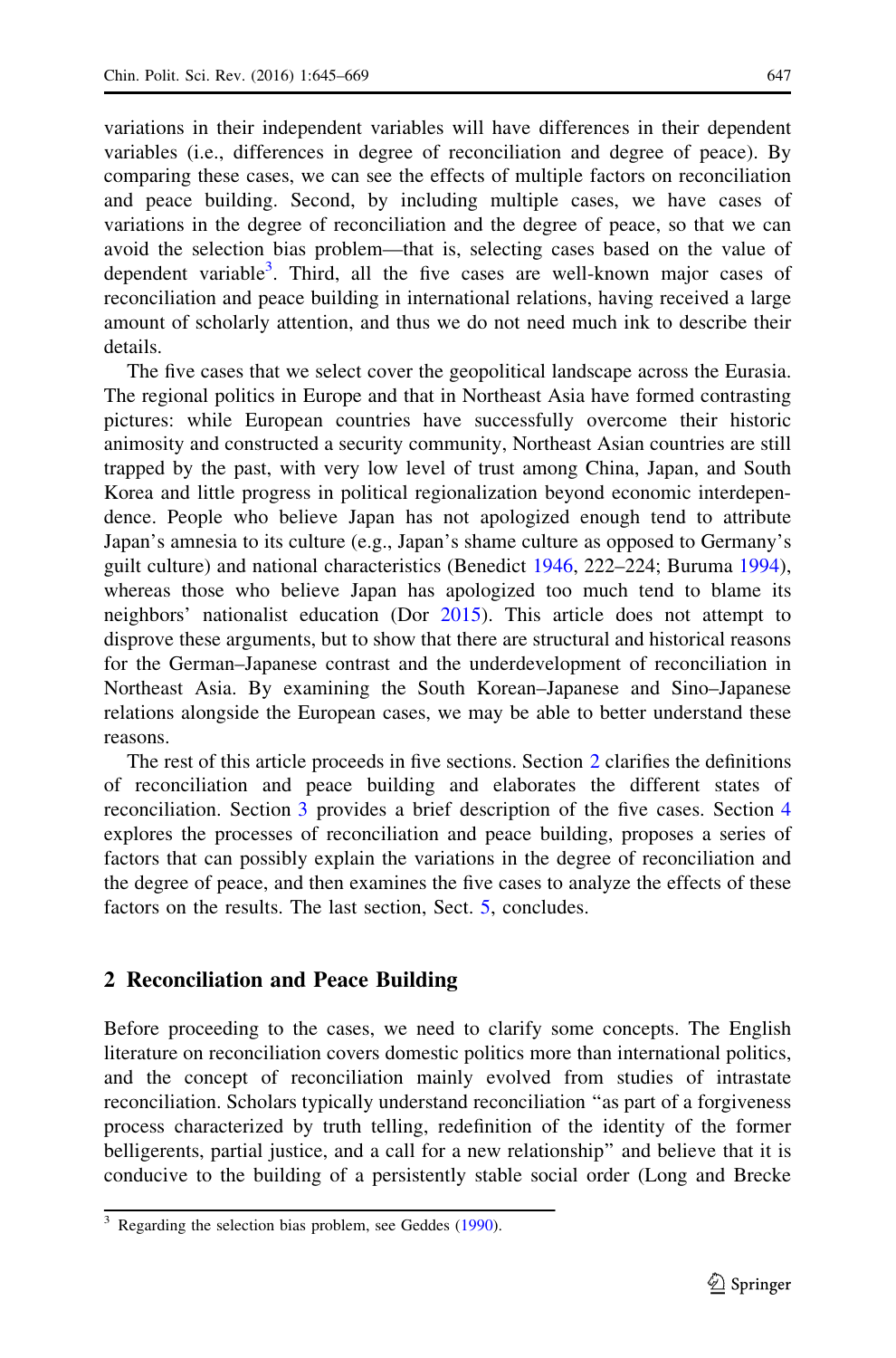[2003,](#page-23-0) 3). Bar-Tal and Bennink [\(2004](#page-22-0)) examine reconciliation in two aspects, as the outcome and as the process. According to Bar-Tal and Bennink [\(2004](#page-22-0), 16), ''stable and lasting peace is characterized by mutual recognition and acceptance, invested interests and goals in developing peaceful relations, as well as fully normalized, cooperative political, economic, and cultural relations based on equality and justice, nonviolence, mutual trust, positive attitudes, and sensitivity and consideration for the other party's needs and interests.'' These characteristics can be divided into structural elements which peacemaking focuses on and psychological elements which reconciliation focuses on (Bar-Tal and Bennink [2004](#page-22-0), 16–19). They also examine reconciliation as a process, stating: ''[i]t encompasses psychological changes of motivations, goals, beliefs, attitudes, and emotions, which are reflected in structural changes; these, in turn, facilitate the process of reconciliation'' (24). In sum, Bar-Tal and Bennink juxtapose reconciliation with peacemaking by delimiting the former to psychological elements and processes and the latter to structural elements and processes, and according to them reconciliation and peacemaking together lead to stable and lasting peace.

He ([2009](#page-23-0), 13) defines deep interstate reconciliation as being comprised of ''two key components—stable peace and an amicable atmosphere—that cover both intergovernmental and people-to-people relationships.'' For He ([2009,](#page-23-0) 14), while stable peace pertains to official relationship which is about institutions, an amicable atmosphere is related to people-to-people relationship which is more about emotions and interactions. The differences between Tar-Tal and Bennink's conceptualization and He's are: (1) while the former confines reconciliation to the psychological elements and processes, the latter broadens it to include structural, institutional and psychological elements and processes; and (2) while for the former, stable peace is the result of both peacemaking and reconciliation, the latter defines stable peace as a component of a broadened reconciliation.

George [\(2000](#page-23-0), 12–13) defines three categories of peace in international relations: (1) precarious peace, referring to a relationship between two states which is "little more than a temporary absence of armed conflict;" (2) conditional peace, referring to a more secure relationship maintained by general, not immediate, military deterrence; and (3) stable peace, referring to a situation in which the use or threat of military force is out of states' consideration. Similarly, Miller ([2000\)](#page-23-0) defines three types of peace, cold peace, normal peace, and warm peace. Corresponding to their typologies, He [\(2009](#page-23-0): 15–20) outlines three categories of reconciliation—nonreconciliation, shallow reconciliation, and deep reconciliation—by considering the intergovernmental dimension measured by mutual expectation of war, national recognition, and economic interaction as well as the popular dimension measured by the degree of mutual trust, sense of affinity, and others. Tang  $(2011, 714)$  $(2011, 714)$  defines reconciliation as a "process of establishing a warm peace between two former foes'' and says, ''Reconciliation is peace building, not peace itself.'' He equates shallow reconciliation to ''conditional/normal peace'' and distinguishes between shallow and deep reconciliations by stating that in the former conflict is ''thinkable'' and in the latter conflict is ''unthinkable.'' While Tang deserves commendation for limiting reconciliation to denoting a process and distinguishing between peace building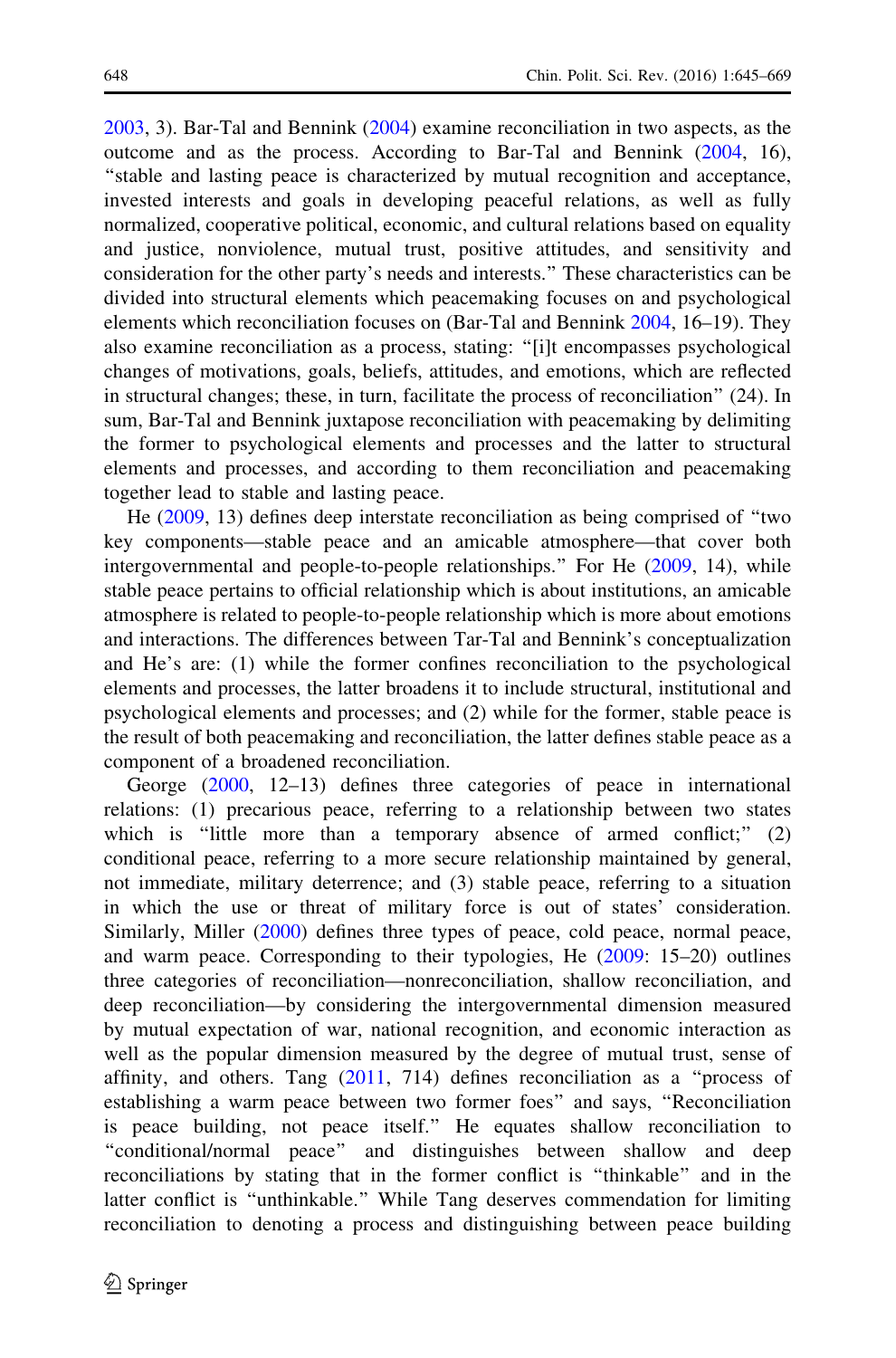and peace itself, we believe that both He and Tang have broadened the concept of reconciliation too much by defining reconciliation with different states of peace and equating reconciliation to peace building whereas Bar-Tal and Bennink have defined reconciliation too narrowly by limiting it to psychological process. Instead, we should distinguish between reconciliation and peace building. In its most fundamental sense, reconciliation concerns how two countries deal with their unhappy past; it is a process in which two former foes reach agreement on perceiving and treating their inimical history. Peace building denotes the actions to upgrade the state of peace; it is the process of reducing the probability of war between two countries significantly. Reconciliation is one of the mechanisms that lead to changes in the state of peace, yet it is not peace building itself. Besides reconciliation, peace building can result from other processes, such as state realignment, democratization, building of international institutions, and so on. Admitting reconciliation as an important mechanism for the emergence of deep peace does not need to negate the effects of other variables on peace building. As the studies on security communities by scholars including Acharya [\(2001](#page-22-0)), Adler and Barnett [\(1998](#page-22-0)), and Kupchan ([2010](#page-23-0)) find, the degree of peace does not always reflect the degree of reconciliation. If we treat them equivalent to each other, we may miss the possibility of clarifying the path of causation that connects them.

While we can follow the George, Miller, and Tang's definitions of three types of peace—namely precarious/cold peace, conditional/normal/shallow peace, and stable/warm/deep peace, we can define three states of reconciliation—namely nonreconciliation, shallow reconciliation, and deep reconciliation—in a way distinctive from He's. While nonreconciliation means a relationship without rapprochement between the former foes, shallow reconciliation refers to a relationship between former adversaries characterized by such actions as words of apology from the perpetrator, negotiation on war reparation, and forgiving gestures from the victim. By comparison, deep reconciliation refers to a relationship characterized by common narration of history, de-sensitization of historical issues, and restoration of affection between two nations. As Fig. [1](#page-5-0) shows, compared to the symbolic, verbal expressions of apology and forgiveness between political elites of two nations, deep reconciliation not only requires the expansion of mutual understanding of history from political elites to the society in the horizontal dimension, but also the upgrading of relationship from one characterized by discrete gestures of apology and forgiveness to more institutionalized and deeper mutual understanding and affectionate restoration in the vertical dimension. Generally speaking, only through deep reconciliation do common historical narrative and identity change that go beyond ethnocentrism become possible. By distinguishing between reconciliation and peace building and defining three states of peace and three states of reconciliation, we may be able to clarify the process of reconciliation and the process of peace building in Sect. [4](#page-13-0).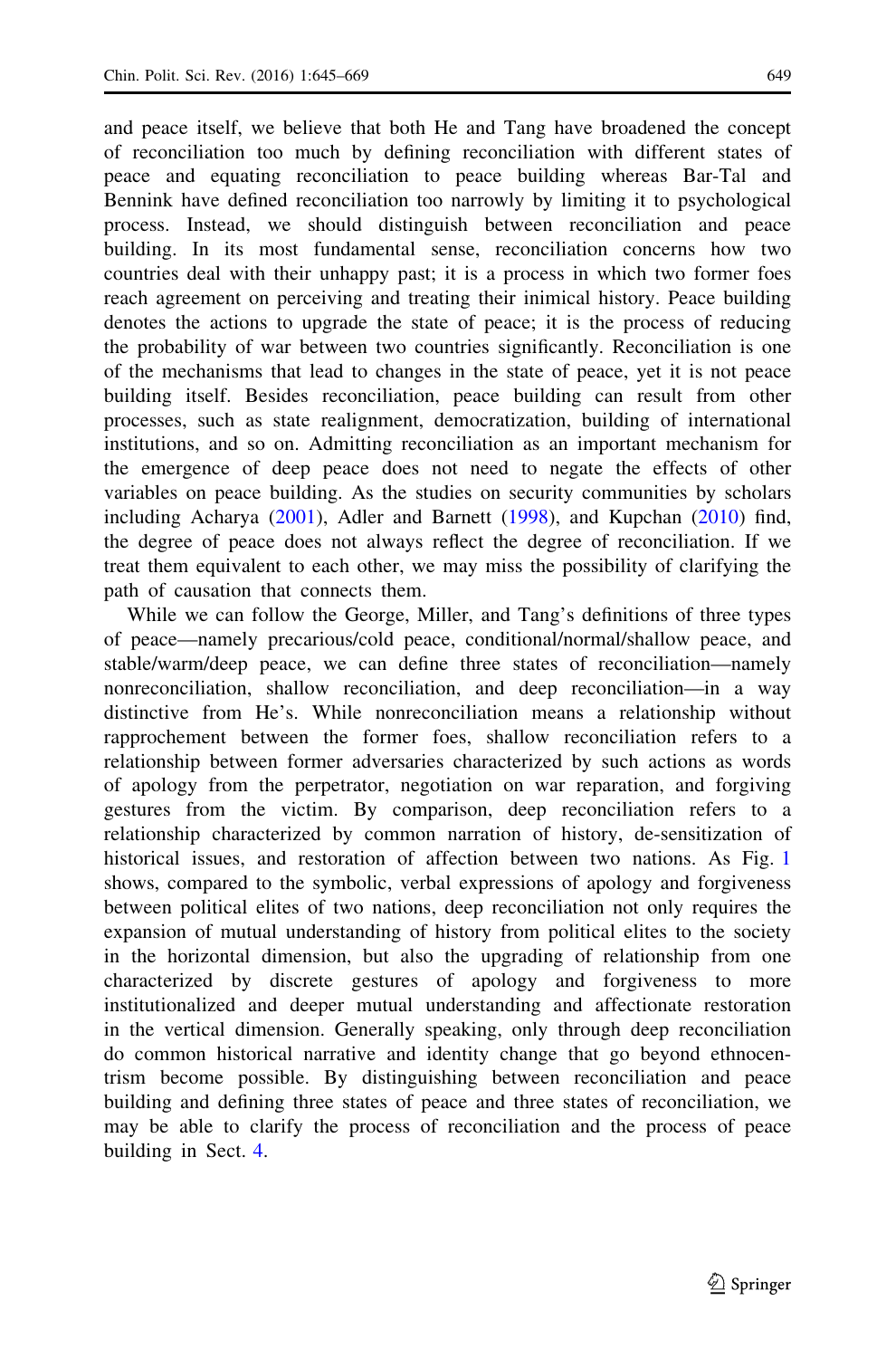<span id="page-5-0"></span>

Fig. 1 Shallow reconciliation and deep reconciliation

## 3 Description of Cases

In this section, we select five dyads which have experienced belligerency or enmity—France and Germany, Poland and Germany, Poland and the Soviet Union (Russia), South Korea and Japan, and China and Japan—and describe their unhappy pasts as well as their efforts to reconcile with each other.

#### 3.1 Unhappy Pasts

These five pairs of countries have historical memories of war or brutal colonial rule, which require reconciliation and peace building.

France and Germany have had a long history of rivalry. From 1870 to 1945, France and Germany experienced three large-scale wars. In particular, during the World War II, France was defeated by Nazi Germany in weeks, and it had to sign an armistice agreement with the latter, resulting in one half of its territory being occupied and the founding of Vichy France as the Nazi's puppet. From 1941 to 1945, 650 thousand French people were sent to military factories to be forced labor, 76 thousand French Jews were sent directly to concentration camps—only 3 % of them survived—and about 600 thousand French men and women lost their lives on the battlefields or under the Nazi regime (Lind [2008](#page-23-0), 104).

In history, Poland's relations with its two major neighbors, Russia and Germany, were fraught with blood and tears. Poland was partitioned in 1772, 1793, and 1795, with Russia participating in all three of them and Prussia participating in the first two. From 1795 to 1918, Poland was not on the map for 123 years. Poland regained its independence at the end of World War I, and it managed to exist for only 21 years before being partitioned again by Germany and the Soviet Union in 1939. During the World War II, Poland lost about 6 million lives, equal to 22.2 % of its population before the war, half of them being Jews (He [2009,](#page-23-0) 47). At the end of World War II, Poland's borders were redrawn: part of its territory on the East became the territory of the Soviet Union, and part of Germany's territory was transferred to Poland in compensation. As a result, Poland bordered the newly founded East Germany with the Oder–Neisse line, and many Germans who lived on the land transferred to Poland were expelled to West Germany. Considering that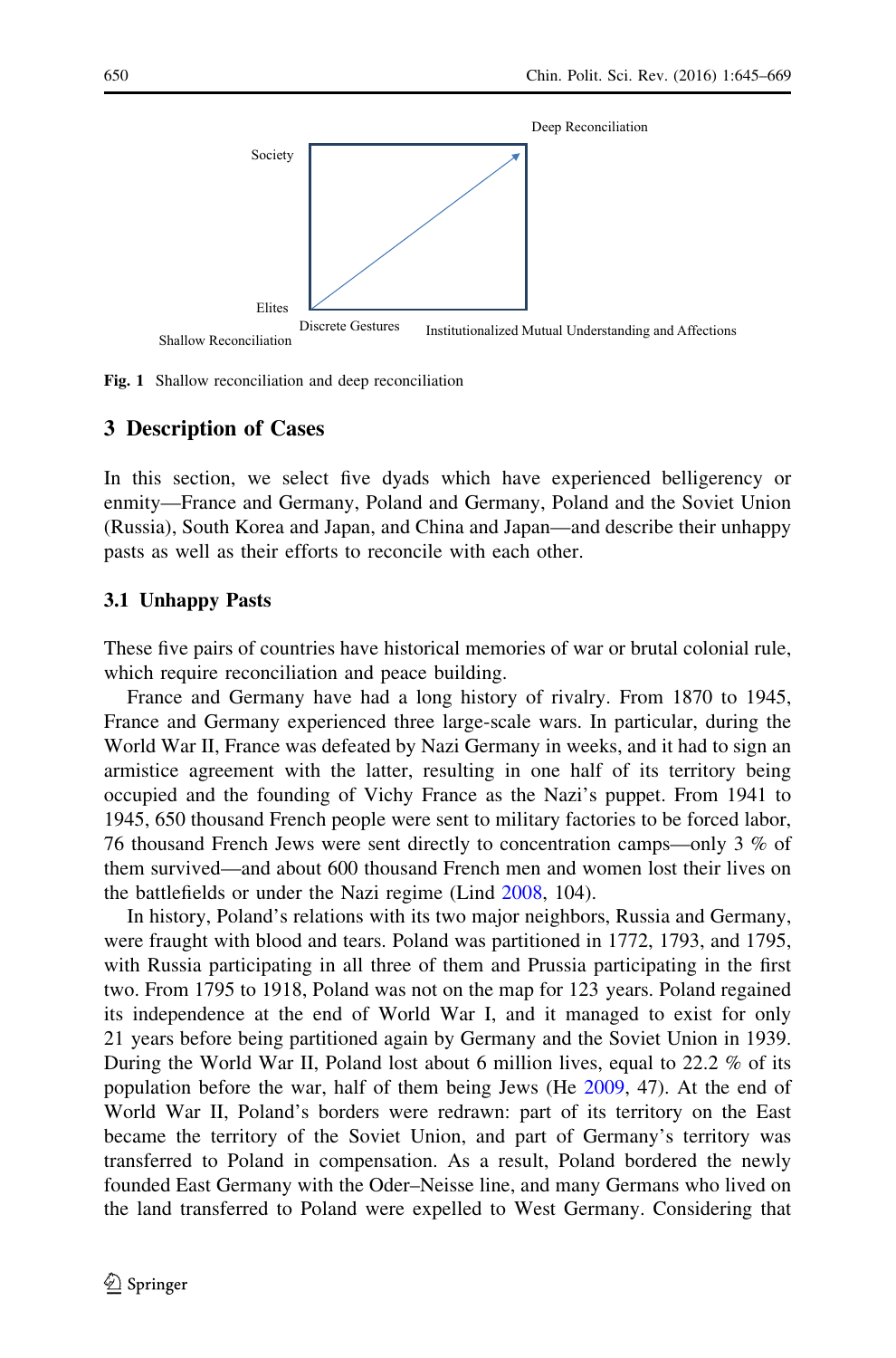West German government in Bonn did not recognize the Oder–Neisse line as the permanent border between Poland and Germany until 1970, Poland perceived Bonn as a major rival that threatened its survival during much of the Cold War.

In its long history of being invaded, partitioned, and occupied, Poland's experiences of resisting foreign aggressions, particularly those from Russia, have become an important part of its national memories. In 1939, 3 weeks after Germany invaded Poland, the Soviet Union declared that Poland no longer existed, and it swiftly invaded and occupied Poland. During the Soviet occupation, many Polish elites were purged as ''bourgeoisie anti-revolutionaries.'' In the spring of 1940, the Soviet Union executed over 20 thousand Polish military officers in Katyn, which later became a deep scar in the Polish–Soviet (Russian) relations. Although the Soviet Union defeated the Nazi Germany and acted as the liberator of Poland at the end of World War II, its dominance on postwar Poland has also inflicted pain on the Poles.

As for the bilateral relations between South Korea and Japan, Japan imposed repressive colonial rule on the Korean Peninsula from 1910 to 1945, forcing many Koreans to change their names to Japanese ones, their language to Japanese, and even their religion to Shinto. During Japan's wars against China and other Asian countries, it sent about 750 thousand Koreans to Japan and other countries as forced labor, forced about 200 thousand Korean women to be military sex slaves known as ''comfort women,'' and mobilized thousands of Koreans to fight on the battlefields (Lind [2008,](#page-23-0) 28). Such sufferings came to an end with Japan's defeat in 1945.

China and Japan have been in constant geopolitical competition since both nations encountered the advent of Western powers in the mid-nineteenth century. The Japanese aggression starting from the Mukden Incident on 18 September 1931—in which Japan invaded Manchuria in the northeast of China—and ending in 1945 had resulted in the loss of about 35 million Chinese lives, with 930 cities being occupied and 26 out of the 30 provinces being engulfed into the war (He [2009,](#page-23-0) 117–118). In particular, the Nanking Massacre in December 1937 and the Unit 731 experiments on humans have become horrible war memories among the Chinese people.

## 3.2 Different States of Reconciliation and Peace

Although these dyads of countries have unhappy pasts and animosity that need to be resolved, they are in different states of reconciliation and states of peace. In this sub section, we briefly review how they have reached their current states of reconciliation and states of peace. We describe the cases in the order set by the previous sub section.

Transforming themselves from foes to friends, France and Germany have made their bilateral relations a benchmark for reconciliation. In the post-WWII years and 1950s, though German politicians tended to view Germans themselves also as victims of the Nazi and their rare apologies were mostly exculpatory, the West German government ''acknowledged and accepted responsibility for the Nazi-era crimes'' and paid reparation to victims of the war (an example was the 1952 Luxemburg Agreement) (Lind [2008](#page-23-0), 102, 108–126). German conservative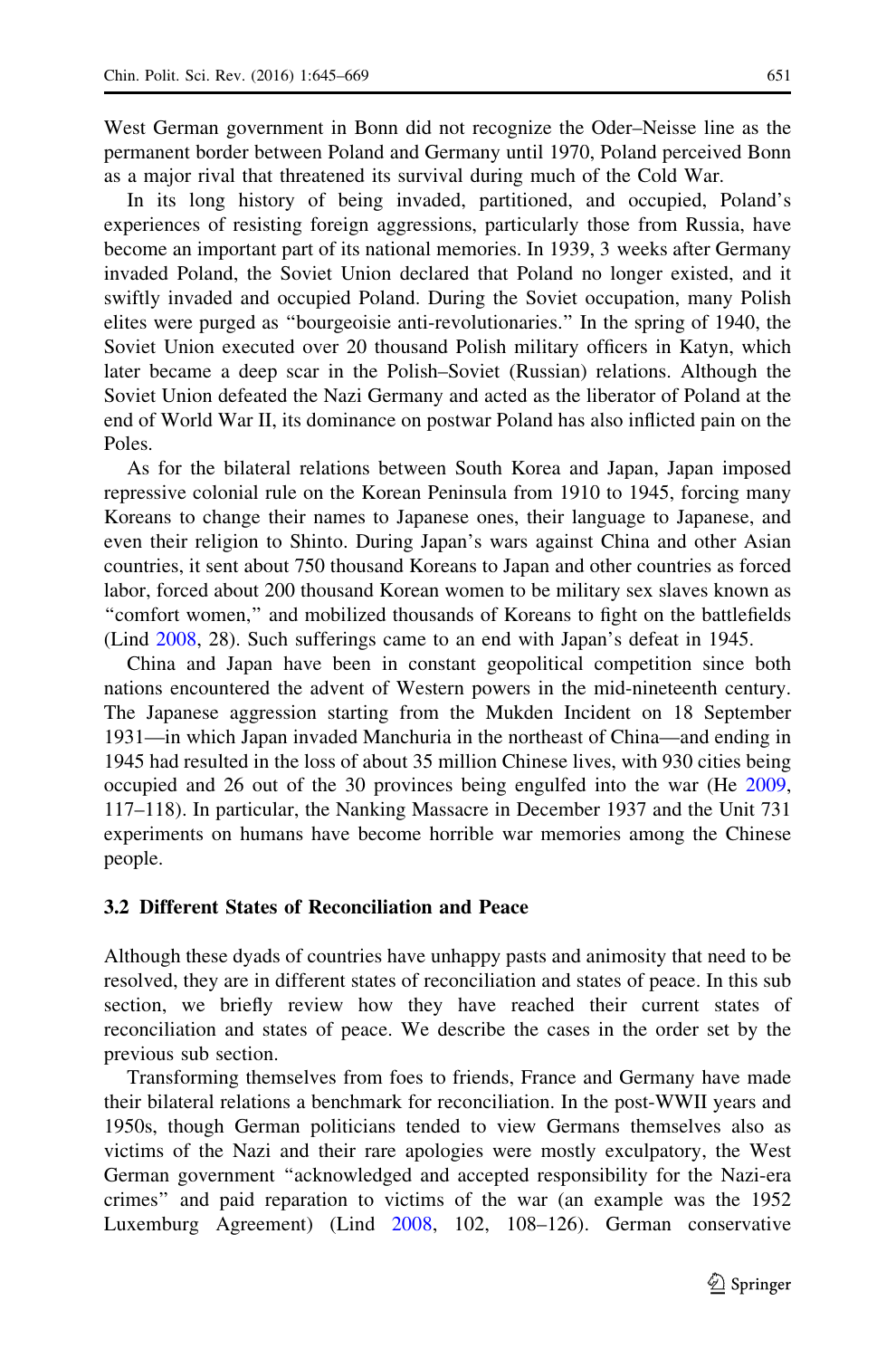politicians did not deny the Nazi crimes. Viewing themselves as victims, they criticized the Nazi, which was possibly the result of the defeat and collapse of the Nazi regime. For example, Western German Chancellor Konrad Adenauer stated to the Bundestag in 1951 that most Germans were ''aware of the immeasurable suffering brought to the Jews in Germany and in the occupied territories in the era of National Socialism'' and that the ''unspeakable crimes… require moral and material restitution'' (Herf [1997,](#page-23-0) 282). Starting from the 1950s, to eradicate the possibility of conflict, Germany and France actively pushed for regional integration to deepen their economic and diplomatic cooperation. For example, in 1951, France, Germany, and four other European countries signed the Treaty establishing the European Coal and Steel Community (ECSC). West Germany's active support for postwar European integration and self-restraint in rearming won trust from its neighbors, particularly from France. Moreover, under the democratic political system, the ascendance of Leftist politicians drove the German public to reflect on the warring past. After the left-wing Social Democratic Party gained power in the late 1960s, the German government increasingly expressed contrition for the Nazi crimes in its official speeches. As a result, starting from the 1960s, France and Germany have reached mutual understanding of their unhappy pasts. When it came to the end of the Cold War, more and more people in both countries had developed a strong identity as Europeans (Checkel [2001\)](#page-23-0).

For France and Germany, they entered shallow peace in the early 1950s marked by the establishment of ECSC in 1951, and they entered shallow reconciliation at roughly the same time symbolized by West German government's paying reparation to victims of the Nazi crimes. And France and West Germany achieved deep reconciliation and deep peace by late 1960s when the Social Democratic leaders' contrition for the Nazi aggression increasingly drew the French and German understandings of history closer. By 1965, according to a French public opinion poll, West Germany was ranked as the best friend of France, gaining 20 % of the respondents' votes (Yeong [2013\)](#page-24-0). The successful reconciliation between France and Germany indicates that regional institutions have provided reassurance for former foes so that they no longer view each other as threats, and regime change and democratization in postwar West Germany have paved way for reflections on the war and converging views of history.

During the Cold War, the international structural conditions defined the Polish– German relations as confrontational and inimical. Moreover, there were territorial disputes between the two countries because of the issue of the Oder–Neisse line and the expellee issue. Nonetheless, their bilateral relations came to a thaw in late 1960s when Willy Brandt became Chancellor of West Germany. Considering the geopolitical reality in Europe, Brandt was convinced that the reunification of Germany would be impossible unless West Germany improved its relations with East European countries. He developed his Neue Ostpolitik (New Eastern Policy), seeking rapprochement with East Germany, Poland, the Soviet Union, and other Socialist countries. In August 1970, West Germany and the Soviet Union signed the Treaty of Moscow to normalize their relations in which the former recognized de facto the Oder–Neisse line as Germany's border with Poland but insisted on its position for future reunification of Germany. Brandt's falling to his knees in front of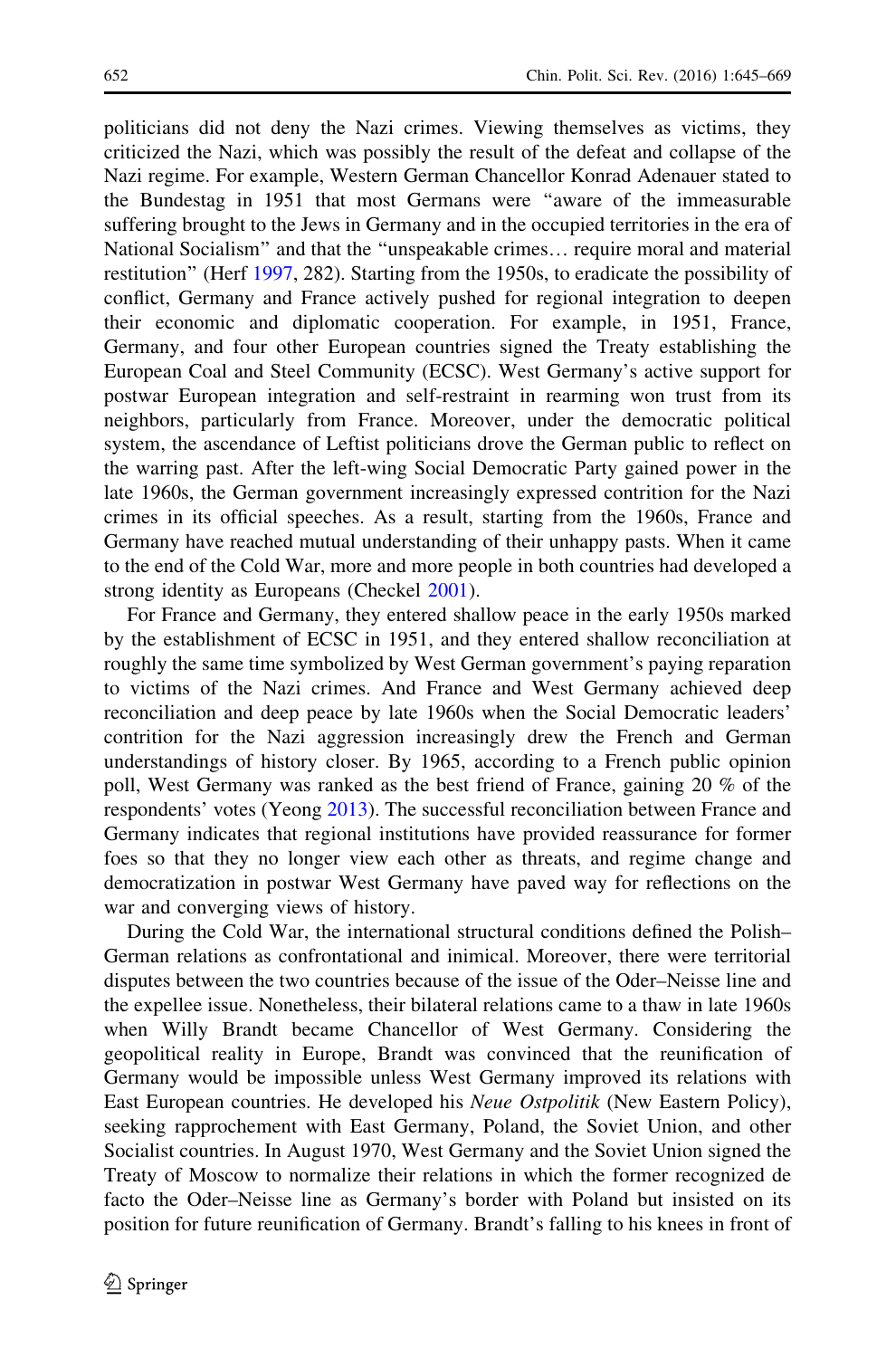the monument in remembrance of the victims of the Warsaw Ghetto Uprising in December 1970 brought a shock to Polish people and the rest of the world. It transformed Poles' perception of West Germany. West Germany also signed the Treaty of Warsaw with Poland making similar statements about the Oder–Neisse line and the reunification issue (Phillips [2001\)](#page-24-0). Poland and Germany formed a common textbook committee in 1970 and started common historical research, and the committee proposed common opinions on 26 historical and geographical issues in 1976 (He [2009](#page-23-0), 79–81). Right after Brandt's kneeling, however, the majority of West Germans believed that his action was an exaggeration, and his decision to recognize the western Polish border was heavily criticized (Engert [2016](#page-23-0), 40), which indicated that it would take years for the reconciliation to deepen and consolidate. Furthermore, despite the improvement of their bilateral relations, neither Poland nor West Germany could disregard the Cold War structure and the possibility of war. After the Soviet Union invaded Afghanistan in 1979 and Warsaw responded to the Polish Solidarity Union Movement by imposing martial law, the Polish–German relations entered a stage of stagnation. Although Brandt signed the Treaty of Warsaw with Poland confirming the postwar border, the conservative Chancellor Helmut Kohl did not accept the legality of the border until 1990 (Friedman [1990\)](#page-23-0). Germany after reunification inherited its position from West Germany on the issue of history and continued to uphold common historical research and textbook examination with Poland. The two sides reached deep reconciliation in the post-Cold War era. According to a poll conducted in 1994, 61 % of Poles believed they should forgive Germans for their crimes in World War II (Nasalska [2000,](#page-24-0) 56). After its democratization, Poland adopted a Westernization-oriented foreign policy. It joined the North Atlantic Treaty Organization (NATO) in 1999 and the European Union (EU) in 2004. Generally speaking, Poland and Germany entered the state of deep peace in the late 1990s and early 2000s.

Poland and West Germany entered shallow peace in 1970, when they signed treaty to deal with their territorial disputes and to normalize their relations. They entered shallow reconciliation roughly at the same time, when Brandt fell to his knees to symbolize the German contrition. And as mentioned above, they achieved deep reconciliation in the 1990s and deep peace in late 1990s and early 2000s. The process of Polish-German reconciliation indicates that such factors as postwar political arrangements (e.g., territorial dispute), alliance (the Cold War structure and its collapse), and regional institutions (e.g., NATO and EU) can affect the process of reconciliation, and that these factors also have great impacts on the degree of peace between states.

Compared to its relations with Germany, Poland's relations with the Soviet Union (Russia) have shown a different trajectory. During the Cold War, as a Warsaw Pact member and a member of the Council for Mutual Economic Assistance (Comecon), Poland was ''Stalinized,'' and its cooperation with the Soviet Union was highly institutionalized (Applebaum [2012\)](#page-22-0). The history of the bilateral relations between Poland and the Soviet Union was narrated in terms of pan-Slavism and as ''friendship of the people'' (Behrends [2009](#page-22-0)). Such a myth, however, was based on suppression of alternative narratives. A number of historical issues including the Katyn Massacre became taboo for scholarly research and public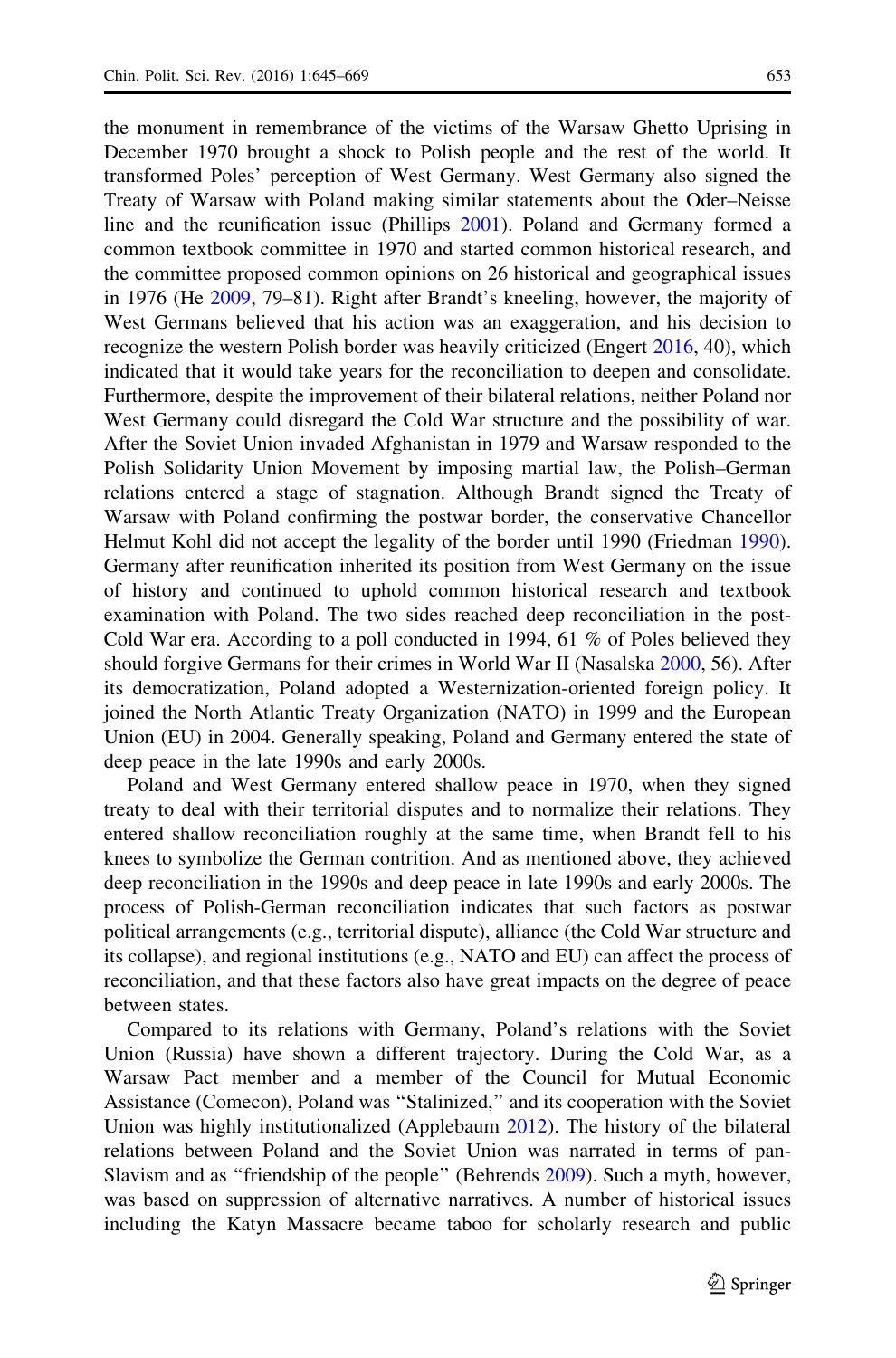discourse. While political elites from both countries reached certain tacit agreement on historical issues, the societies had no freedom to discuss sensitive ones. As a result, Poland and the Soviet Union failed to enter shallow reconciliation, not to say deep reconciliation. Moreover, relying on its coercive military power, the Soviet Union never hesitated to intervene into Poland's internal affairs when necessary. Therefore, despite its institutionalized cooperation with the Soviet Union, Poland was nothing but a satellite state of the latter. For example, Wladyslaw Gomulka, First Secretary of the Polish Workers' Party, was ousted by the Soviet Union in 1948 due to his insistence on Polish way, and he was further imprisoned in 1951. During the Polish October in 1956, when the Soviet leader Nikita Khrushchev negotiated with the Polish leaders, he even commanded the Soviet army to coerce the Polish leaders. Similarly, during the Polish Crisis in early 1980s, the Soviet Union exerted great pressure on the Polish government, ordering it to impose martial law on workers' movements. As such, we can conclude that Poland and the Soviet Union achieved only unstable shallow peace during the Cold War.

After Gorbachev became the Soviet leader, the relations between the Soviet Union and Poland started to change. In 1990, Gorbachev not only officially admitted that the Soviet secret police committed the Katyn Massacre, but also acknowledged the existence of the secret protocols of the German–Soviet Nonaggression Pact which divided Eastern Europe including Poland into German and Soviet spheres of influence. The implosion of the Soviet Union in 1991 further changed the relations between the two countries. In October 1992, Russia handed a copy of the secret documents related to the Katyn Massacre to Poland, and Russian President Boris Yeltsin apologized for what the Soviet Union had done to Poland. After the transformation of Poland's domestic political system and the realignment of East European countries in late 1980s and early 1990s, the issue of history still has potential to trouble the bilateral relations between Poland and Russia. In the first decade of this century, historians from both countries did work together seeking common understanding of their history and produced some important products (e.g., Rotfeld and Torkunov [2010](#page-24-0)). In recent years, however, the geopolitical tensions related to the Ukraine Crisis have greatly limited the space for common research on historical issues (Bielansky [2015](#page-22-0), 70–73). Instead, the issue of history can sometimes even cause diplomatic arguments (Associated Press [2015\)](#page-22-0). Under the shadow of the Ukraine Crisis, Poland has perceived greater threat from Russia, and it has increased its security dependence on NATO (Klus [2014](#page-23-0); Emmot and Siebold [2016\)](#page-23-0). In sum, Poland and Russia have hardly gone beyond shallow peace.

Regarding the Polish–Soviet (Russia) relations, both countries lacked proper political environment to seek truth during the Cold War, hence they did not enter shallow reconciliation until early 1990s, when the Soviet Union acknowledged the Katyn Massacre and the existence of the secret protocols of the German–Soviet Nonaggression Pact. Nonetheless, given that Poland and the Soviet Union were in the same alliance for over four decades, and the two countries had institutionalized cooperation most of the time during the Cold War, we arguably believe that they entered shallow peace in early 1950s. Due to the Soviet Union's strong desire to control its satellite states and the latter's nationalist sentiment, however, the shallow peace was not stable. After the end of the Cold War, even though the two countries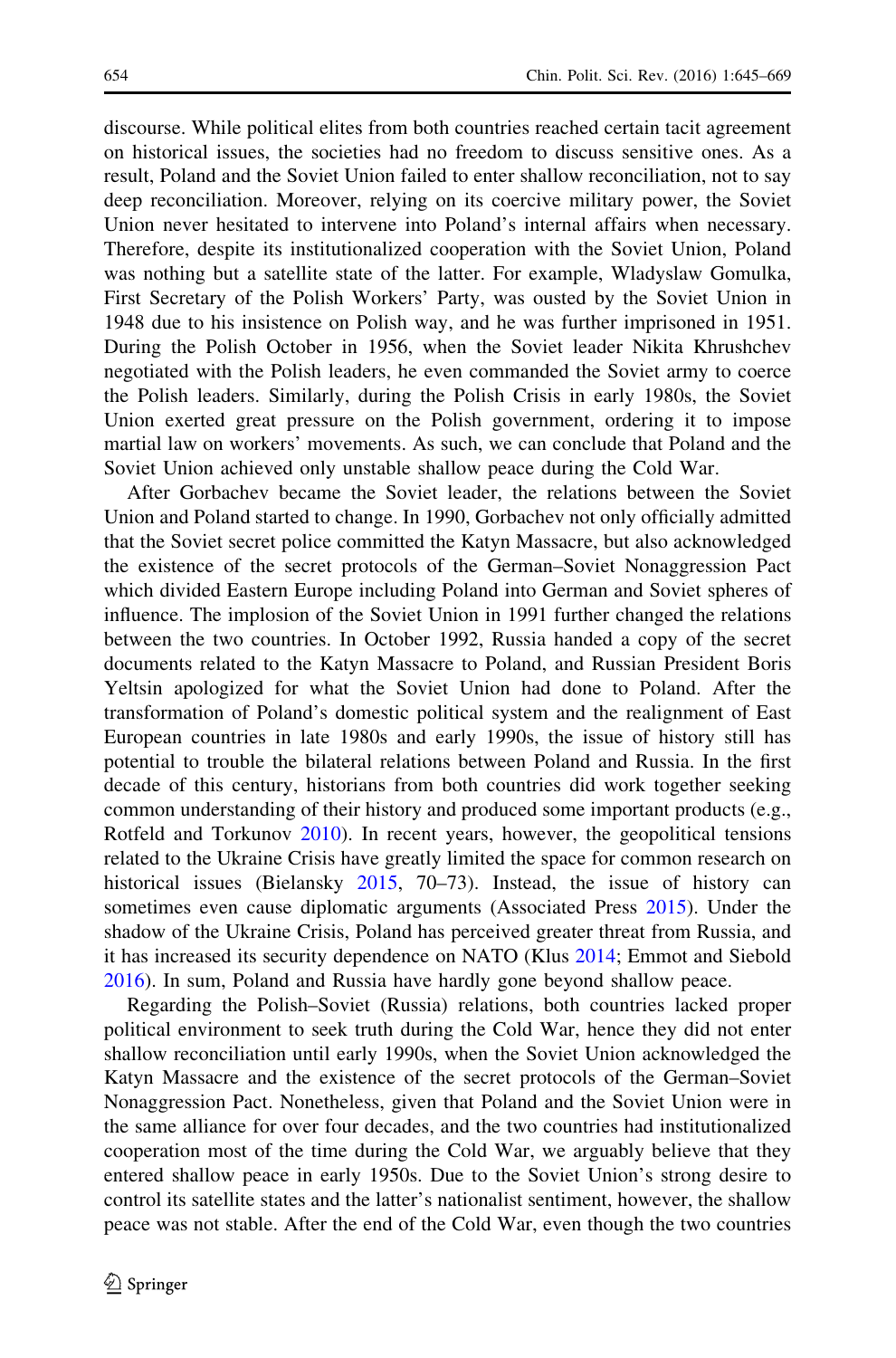made great progress in reconciliation, there is still a long way to go for them to reach deep reconciliation. As for their security relations, in view of the recent tensions and fear resulting from the Ukraine Crisis, we can conclude that Poland and Russia have not gone beyond shallow peace. The positive effect of progress in reconciliation on peace building has been offset by the effect of Poland's change of alliance membership. The trajectory of Polish–Soviet (Russian) reconciliation indicates that while regime change for the perpetrator and democratization in both countries were conducive to reconciliation, alliance has had a defining impact on the process.

In the post-WWII years, though the United States imposed democratic reforms and a Pacifist constitution on Japan, its occupation policies in effect encouraged Japan to have amnesia for its crimes in World War II and even to glorify its past (Benfell [2002](#page-22-0)). The start of the Cold War and the Korean War further allowed Japan to exculpate itself: many imprisoned war criminals were released, reparations were waived, wrongdoings were covered or glorified, etc. (Lind [2008,](#page-23-0) 31–32). South Korea and Japan did not normalize their relations until 1965 mainly because Japan refused to apologize for its colonial rule on South Korea. Starting from late 1950s and early 1960s, Tokyo gradually attempted to improve its relations with Asian countries through ''apology diplomacy'' so as to change its isolation in the region. In 1965, then Japanese Foreign Minister Shiina Etsusaburo visited South Korea and offered Japan's first apology to the latter, which cleared the major obstacle to the normalization of bilateral relations. Besides expressing regret and remorse on its colonial rule, Tokyo offered 300 million US dollars in grants and more business loans to South Korea so that the latter relinquished further demand for reparation (Lind [2008](#page-23-0), 47). The South Korean–Japanese rapprochement was partly due to the US pressure and South Korean leaders' need for development resources (Cha [1996;](#page-23-0) Lind [2008,](#page-23-0) 42). The South Korean–Japanese bilateral relations improved rapidly in the 1980s. After the end of the Cold War, along with South Korea's democratization and the end of the long Liberal Democratic Party (LDP) monopoly of ruling power in Japan, how to face history became an increasingly important issue for the two nations. In 1993, the Japanese government admitted in a report that its military had forced Asian and European women to work as sex slaves during World War II (Sturngold [1993\)](#page-24-0). In 1995, then Japanese Prime Minister Tomiichi Murayama offered apology to all the wartime ''comfort women,'' which was resented by some conservative politicians from the Liberal Democratic Party. In the past two decades, the South Korean–Japanese relations have often been troubled by such issues as ''comfort women,'' Japanese officials' visits to the Yasukuni Shrine, and the territorial dispute revolving around the Liancourt Rocks (Dokdo in Korean and Takeshima in Japanese). As a result of the US pressure to forge a solid bloc to counter the rise of China, the South Korean government and the Japanese government reached an agreement on the ''comfort women'' issue in December 2015. However, the two nations still have a long way to go for deep reconciliation.

Since the Cold War years, South Korea and Japan have been put under the US's wings as key states in its hub-and-spoke alliance system. Thus, their bilateral relations entered shallow peace in the 1950s, despite the territorial dispute and hostility between them. Although South Korea and Japan accomplished shallow reconciliation in 1965,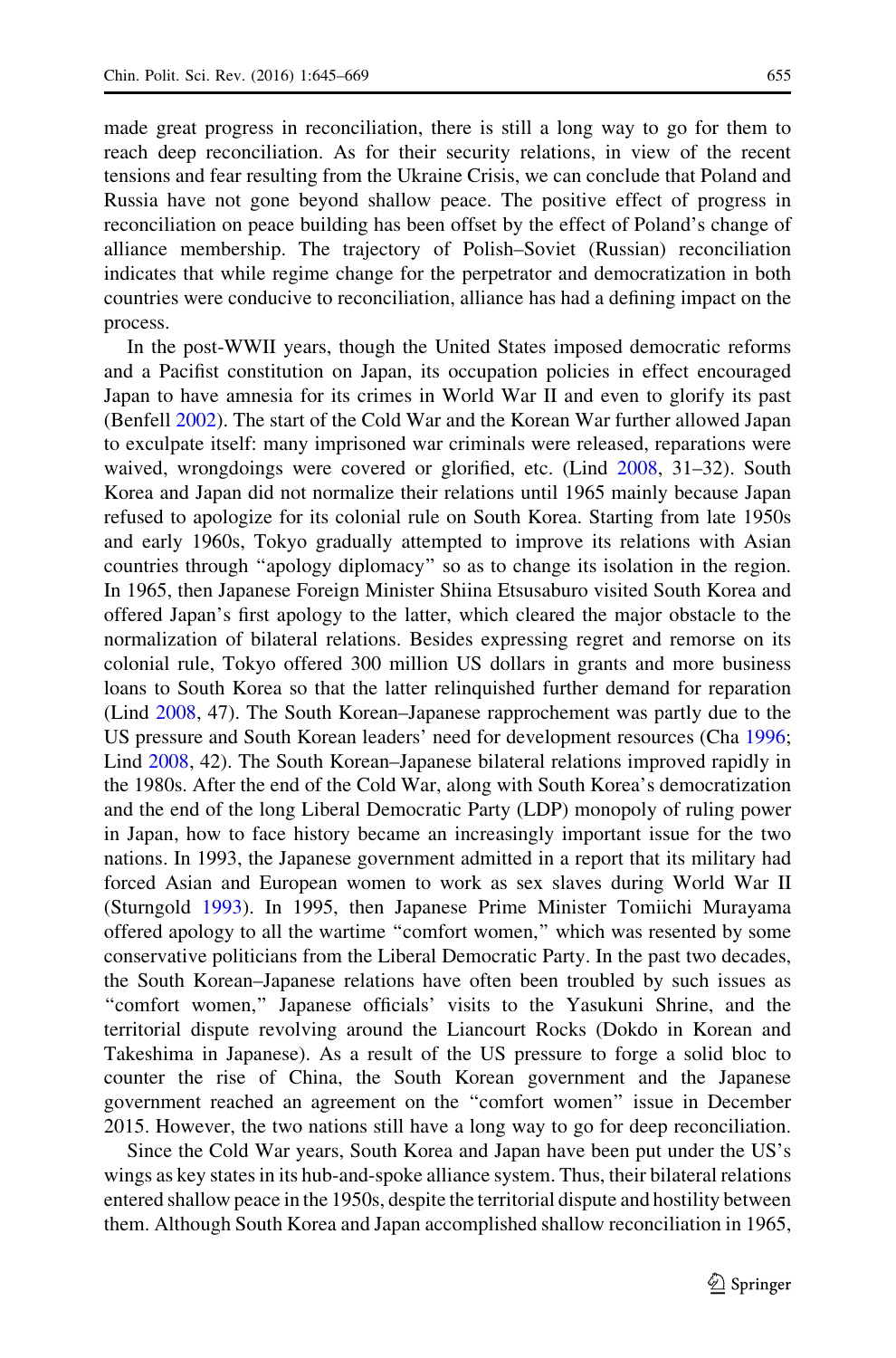they have been engaged in constant debates about Japan's responsibility for its colonial rule and aggressions since the early 1990s. Notwithstanding frequent backlashes from conservative Japanese politicians, such debates generally have been conductive to truth telling and reconciliation. Nonetheless, there is still a long way for the two countries to reach deep reconciliation. That said, the degree of peace between South Korea and Japan is higher than the degree of reconciliation between them due to the existence of the United States as their common ally. The South Korean–Japanese relations indicate that such factors as regime change for perpetrator and alliance have had great impacts on the process of reconciliation, and that alliance is also very important for the degree of peace.

Finally, let us look at the Sino–Japanese relations. After the founding of the People's Republic of China (PRC) and the Kuomintang's retreat to Taiwan in 1949, the PRC and Japan belonged to different camps of the Cold War. Both authorities in Beijing and Taipei were excluded from the San Francisco Peace Conference, and Japan later signed a peace treaty with the Kuomintang regime in Taiwan, with the latter relinquishing its demand for war reparation in exchange for Japan's recognition of Taipei as the sole representative of China. Up until early 1970s, Japan had never apologized or provided war reparation to the PRC. The rapprochement between China and the United States in early 1970s brought a ''Nixon shock'' to Japan, and Japanese politicians such as Kakuei Tanaka felt great urgency to normalize relations with China. When China and Japan established diplomatic relations in 1972, their joint communiqué stated that "[t]he Japanese side is keenly conscious of the responsibility for the serious damage that Japan caused in the past to the Chinese people through war, and deeply reproaches itself'' and that ''[t]he Government of the People's Republic of China declares that in the interest of the friendship between the Chinese and the Japanese peoples, it renounces its demand for war reparation from Japan'' (Ministry of Foreign Affairs of Japan [1972\)](#page-23-0). Since 1979, Japan has provided China with official development assistance (ODA), which amounts totally to about 3.3164 trillion yen (equivalent to USD 32.5 billion at the 2016 exchange rate) in loan aid, 157.2 billion yen (equivalent to USD 1.54 billion) in grant aid, and 181.7 billion yen (equivalent to USD 1.78 billion) in technical cooperation (Ministry of Foreign Affairs of Japan [2016](#page-24-0)). In 1980s, a number of issues related to historical remembrance emerged: the history textbook issue, Japanese officials' pilgrimage to the Yasukuni Shrine, etc. After the end of the Cold War and the collapse of the Soviet Union, the United States actively shaped the international system toward unipolarity and upgraded the US–Japanese security cooperation. From the perspective of the US–Japan alliance, China changed from a semi-ally against the Soviet Union during the Cold War to a potential threat in the post-Cold War era. Moreover, China's ascension in material power in the first decade of this century witnessed a drastic decline of Japanese's public affinity for China (Linley [2013\)](#page-23-0). At the same time, the rise of nationalism among the Chinese people since the 1990s made them more sensitive to Japan's attitude toward its past aggression and increasingly intolerant to any diplomatic compromise from the Chinese government.

It is noteworthy that Japanese leaders have apologized to South Korea for historical issues much more frequently than to China. Japanese Prime Ministers including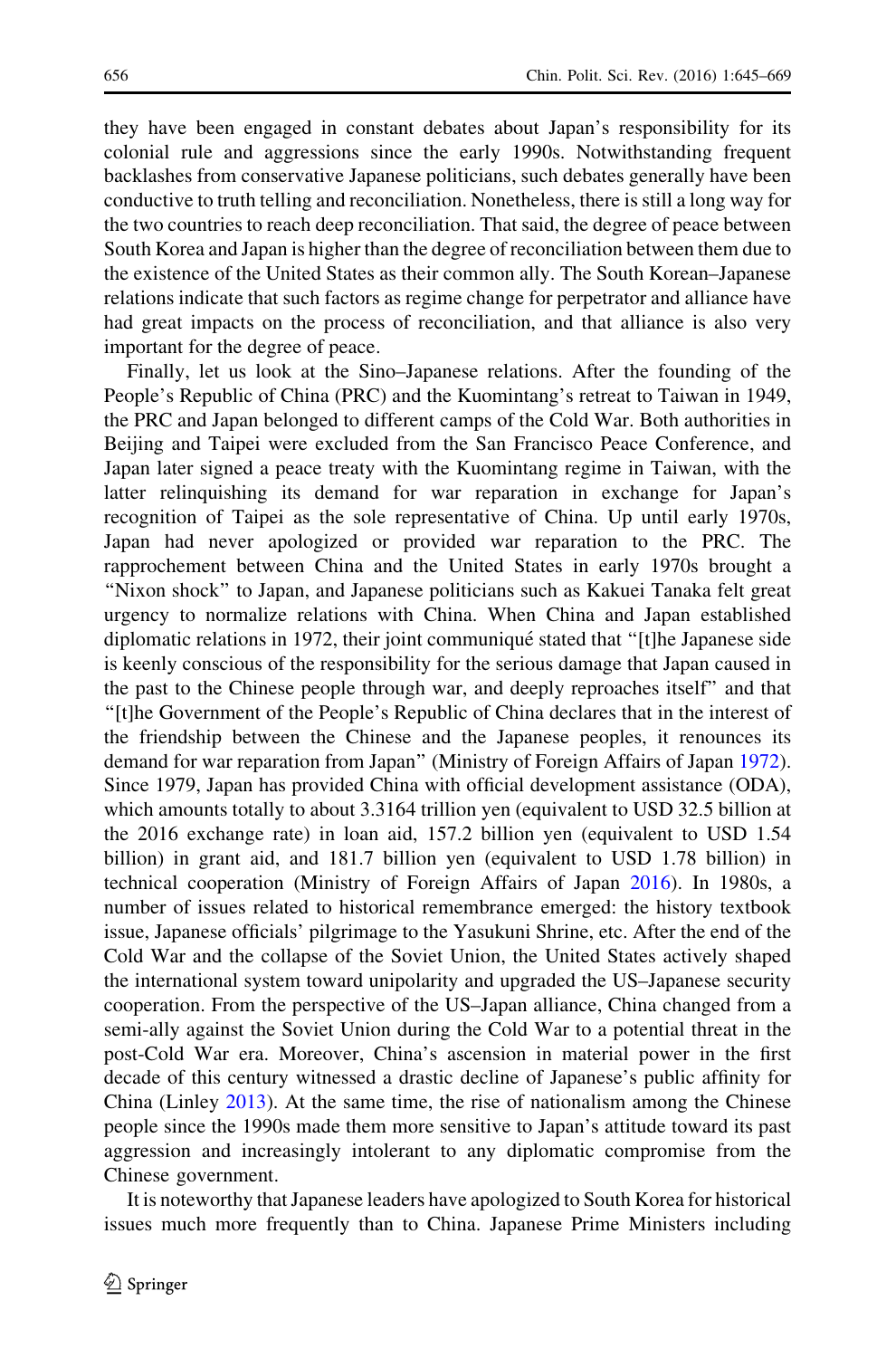Yasuhiro Nakasone, Toshiki Kaifu, Kiichi Miyazawa, Tomiichi Murayama, Nato Kan and Emperor Akihito have expressed "regret," "remorse," or "apology" to South Korea. To China, however, besides the "self-reproach" in the joint communiqué that established diplomatic relations between China and Japan, other occasions of apology were: Emperor Akihito's "regret" for the unfortunate history when meeting Chinese Premier Li Peng in 1989 and Prime Minister Junichiro Koizumi's ''heartfelt apology and mourning'' to Chinese victims of the war of aggression at his visit to the Museum of Chinese People's War of Resistance against Japan (Ministry of Foreign Affairs of China [2000;](#page-23-0) Ministry of Foreign Affairs of Japan [2001\)](#page-24-0). In addition, Japanese leaders have also expressed apology to its Asian neighbors in general. The most notable apology was given by Japanese Prime Minister Tomiichi Murayama on 15 August 1995 (Ministry of Foreign Affairs of Japan [1995](#page-23-0)). Considering the frequent tensions caused by Japanese officials' pilgrimage to Yasukuni Shrine and the disputes on historical issues, we believe that the China and Japan have achieved only shallow reconciliation.

Generally speaking, as China and Japan established diplomatic relations in 1972, they achieved shallow reconciliation and reached shallow peace. Nonetheless, their relations are still far from deep reconciliation and deep peace. In recent years, due to the constant flare-up of tensions over the Diaoyu/Senkaku Islands and the intensification of geopolitical competition between China and the US–Japanese alliance, the state of peace in East Asia is sometimes in jeopardy. The trajectory of the Sino–Japanese relations indicates that such factors as postwar political arrangements regarding territory and regime legitimacy, alliance that defines the regional geopolitical landscape, and whether the perpetrator state has undergone regime change have great impacts on the process of reconciliation.

Based on the above review of the five dyads, Table 1 summarizes the states of reconciliation and the states of peace for them as well as when they reached these states.

| Case                                    | Shallow<br>peace                  | Shallow<br>reconciliation | Deep reconciliation                                                             | Deep peace                                  |
|-----------------------------------------|-----------------------------------|---------------------------|---------------------------------------------------------------------------------|---------------------------------------------|
| Franco-<br>German<br>relations          | 1950s                             | 1950s                     | Late $1960s$                                                                    | Late $1960s$                                |
| Polish-German<br>relations              | 1970                              | 1970                      | 1990s                                                                           | Late $1990s$ to<br>early 2000s              |
| Polish-Soviet<br>(Russian)<br>relations | Early 1950s,<br>but not<br>stable | Early 1990s               | Reconciliation proceeded in 1990s,<br>but not yet deep reconciliation           | Not yet                                     |
| South Korean-<br>Japanese<br>relations  | 1950s                             | 1965                      | Reconciliation proceeded since the<br>1990s, but not yet deep<br>reconciliation | <b>Between</b><br>shallow and<br>deep peace |
| Sino-Japanese<br>relations              | 1972                              | 1972                      | Not yet                                                                         | Not yet                                     |

Table 1 States of reconciliation and peace and their starting dates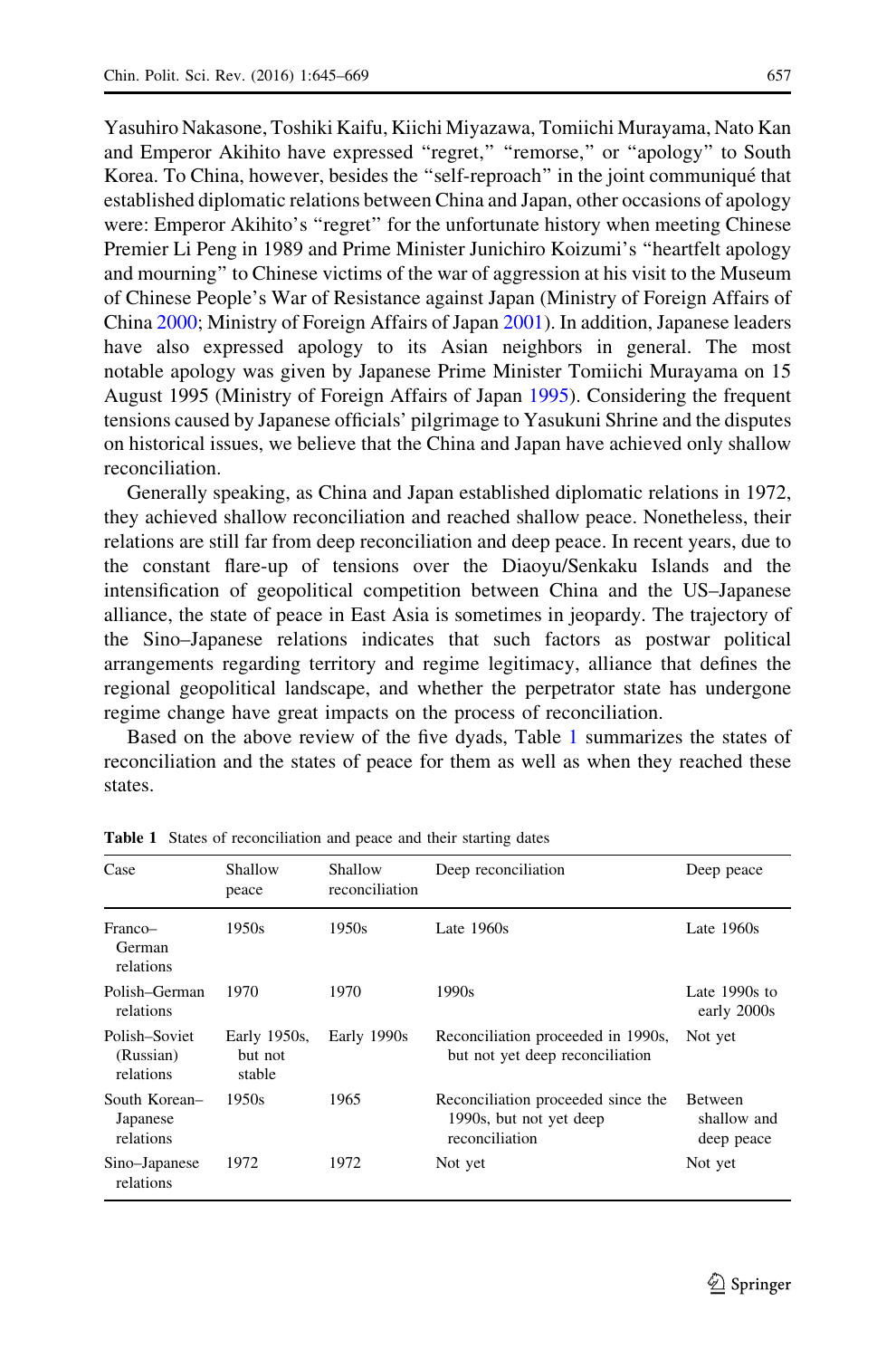### <span id="page-13-0"></span>4 Analysis of the Cases

In this section, we compare the cases reviewed above to explore the processes of reconciliation and peace building, and then propose a series of factors that can possibly explain the variations in degree of reconciliation and degree of peace.

#### 4.1 General Observations

Based on the above description of the five cases, we can make some observations. First, these five dyads entered the state of precarious peace around similar time, the end of World War II. Among the five cases, there are three ways to achieve precarious peace. The first way is that the perpetrator is defeated in war. The Franco–German relations, the Sino–Japanese relations, the South Korean–Japanese relations fall into this category. The second way is that the perpetrator and the victim and their allies form balance of power. The Polish–German relations fall into this category. The third way is that the perpetrator dominates the victim. The Polish–Soviet relations fall into this category, notwithstanding their relations show some particular characteristics. The Soviet Union was both an aggressor against Poland's sovereignty and a liberator who defeated Germany and restored Poland's statehood. After these pairs of countries reached precarious peace, they might proceed to shallow reconciliation. Without a certain degree of peace, reconciliation is impossible.

Second, it is noteworthy that the Polish–Soviet relations and the South Korean– Japanese relations entered shallow peace prior to shallow reconciliation, whereas the Franco–German relations, the Polish–German relations, and the Sino–Japanese relations all entered shallow peace and shallow reconciliation roughly at the same time. The former two dyads entered shallow peace ahead of shallow reconciliation mainly because their shallow peace was imposed, either by the preponderant power in the dyad (e.g., the Soviet Union for the Polish–Soviet relations) or by an external preponderant power (e.g., the United States for the South Korean–Japanese relations). Furthermore, by comparing the Polish–Russian relations to the South Korean–Japanese relations, we can find that while currently the former's degree of reconciliation is higher than its degree of peace, the latter's degree of reconciliation is less than its degree of peace. This is because Poland and Russia are not in the same alliance, whereas South Korea and Japan are both the US's ally. It is evident that reconciliation is different from peace building, and that the degree of reconciliation does not necessarily correspond with the degree of peace, as is mentioned above in Sect. [2](#page-2-0).

Third, as mentioned in Sect. [2](#page-2-0), the transition from shallow reconciliation to deep reconciliation is a complex process that involves at least two dimensions of changes: one dimension is the expansion of mutual understanding of historical issues from political elites to the society, and the other dimension is that the relationship is upgraded from one characterized by discrete gestures to one based on institutionalized mutual understanding and affections. While the five dyads entered shallow reconciliation for different reasons (for example, the important role of the US and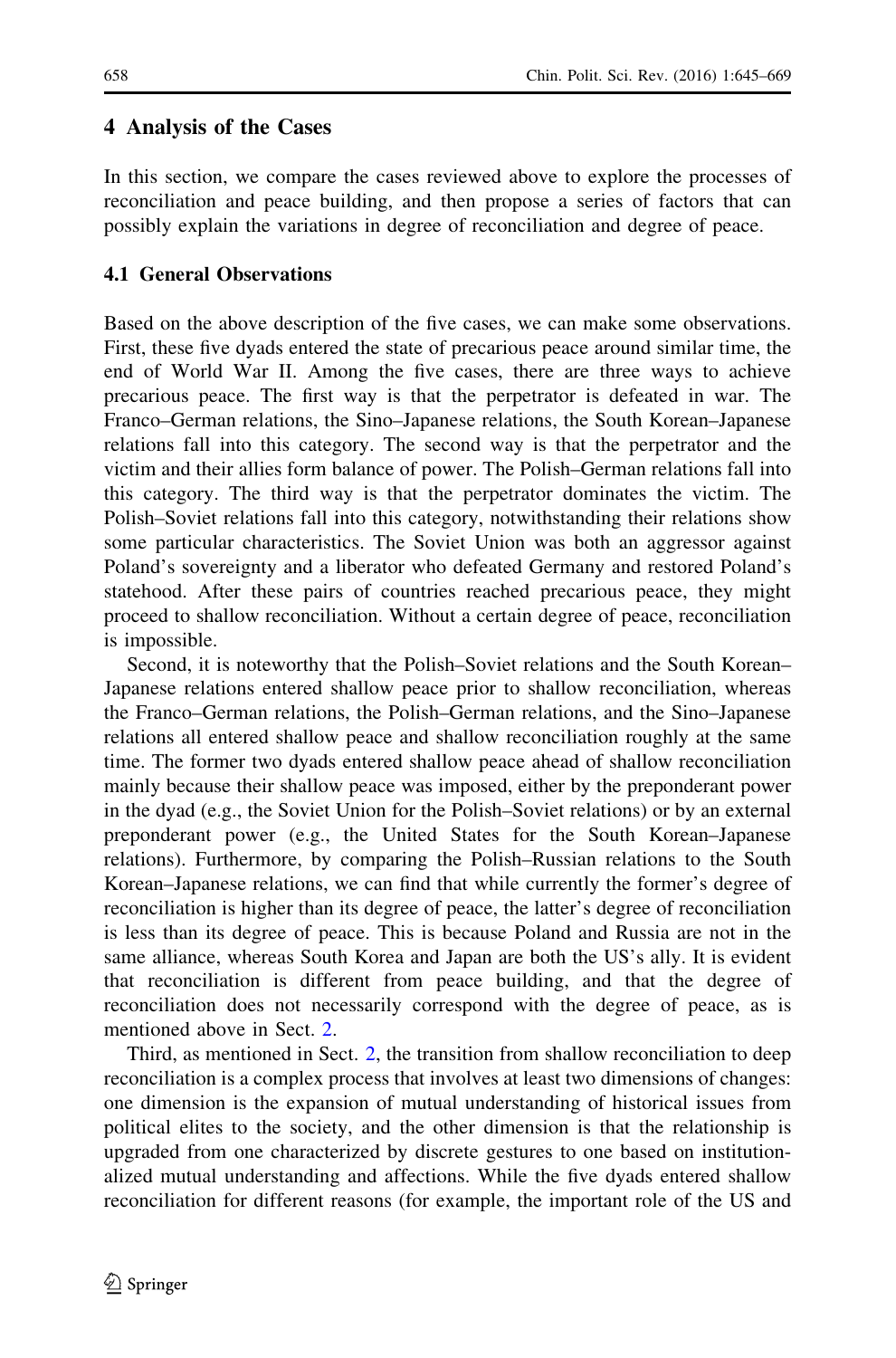political leaders for the South Korean–Japanese relations, the development of international structure and coalition for the Sino–Japanese relations, $4$  and so on), it is the question ''why some former adversaries have achieved deeper reconciliation than others'' that is of much more theoretical importance. Based on the description of the cases in Sect. [3](#page-5-0), we propose a series of factors that may explain the difference in degree of reconciliation: postwar political arrangements (whether there are disputes regarding territory, regime legitimacy, and so on), regime change for perpetrator, alliance (whether the perpetrator and the victim are in the same alliance in the postwar era), regime type (whether the perpetrator and the victim are both democracies), and regional institutions. These factors can not only affect the degree of reconciliation, but also, together with the degree of reconciliation, affect the degree of peace.

Based on these general observations, we can illustrate the processes of reconciliation and peace building in Fig. [2.](#page-15-0) In this figure, the arrows denote the process, whereas the oval arrows denote facilitating effects. Figure [2](#page-15-0) illustrates that starting from precarious peace (where there is no reconciliation), there can be two processes, one is the peace building process on the left, and the other is the reconciliation process on the right. Factors such as postwar political arrangements, regime change for perpetrator, alliance, regime type, and regional institutions all have facilitating effects on both the reconciliation process and the peace building process. Moreover, the process of reconciliation can affect the process of peace building together with other factors mentioned above.

#### 4.2 Explaining Variation in Degree of Reconciliation

Why have some former adversaries achieved deep reconciliation whereas others fail to go beyond shallow reconciliation? What explain the difference in degree of reconciliation among these cases? In this subsection, we examine the cases by assessing the values of the factors proposed above as well as the degree of reconciliation. In this analysis, the dependent variable is the degree of reconciliation, and all the above-proposed factors including postwar political arrangements, regime change for perpetrator, alliance, regime type, and regional institutions are independent variables.

Regarding the dependent variable (degree of reconciliation), besides shallow reconciliation and deep reconciliation, we can add a third value, intermediate reconciliation, for the variable. It refers to the state of reconciliation roughly in the middle of shallow reconciliation and deep reconciliation. Based on their degrees of reconciliation, the five cases can be divided into three categories: deep reconciliation, such as the Franco–German relations and the Polish–German relations; intermediate reconciliation, such as the Polish–Russian relations and the South Korean–Japanese relations; and shallow reconciliation, such as the Sino–Japanese relations. Although Poland and Russia have made great progress in truth telling after the end of the Cold War, they still fall short of deep reconciliation due to their low levels of emotional healing and relationship restoration. As for the South Korean–

 $4$  For more information, see Katayama  $(2011, 648-651)$  $(2011, 648-651)$  $(2011, 648-651)$ .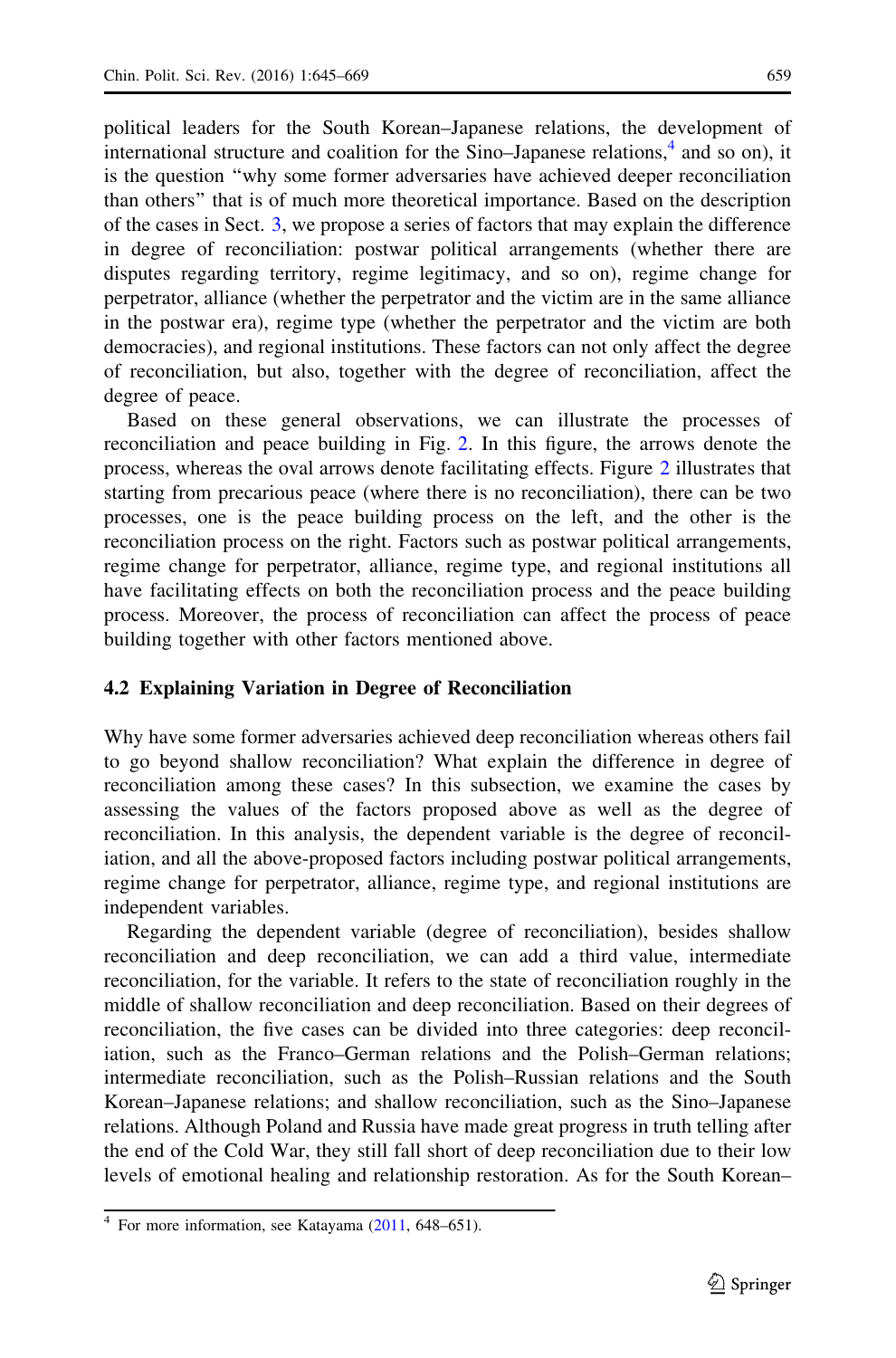<span id="page-15-0"></span>

Fig. 2 Processes of reconciliation and peace building

Japanese relations, though the two governments have officially solved their dispute on the issue of ''comfort women,'' there are still uncertainties whether the intergovernmental agreement will be accepted by both societies. Meanwhile, other issues such as Japanese officials' visits to the Yasukuni Shrine and the Liancourt Rocks dispute can still hit the political nerves of the two countries. As for the Sino– Japanese relations, they still have shallow reconciliation.

Then, let us look at the values of the independent variables. The first independent variable is postwar political arrangements, particularly referring to whether there are disputes related to territory and regime legitimacy. Generally speaking, France and Germany did not have disputes in this aspect. France's success in integrating Alsace and Lorraine into the French state after 1945 and its failure to separate the Saar region from West Germany as a result of the Saar statue being rejected in a referendum in 1955 resolved the Franco-German border contestation somewhat evenly, and moreover the borderlands between the two countries even developed into ''zones of contact, exchange and openness'' in the process of European integration and reconciliation (Hopel [2012\)](#page-23-0). As for Poland and West Germany, on the one hand, Germany was divided into West Germany and East Germany, and reunification of Germany became an important goal for West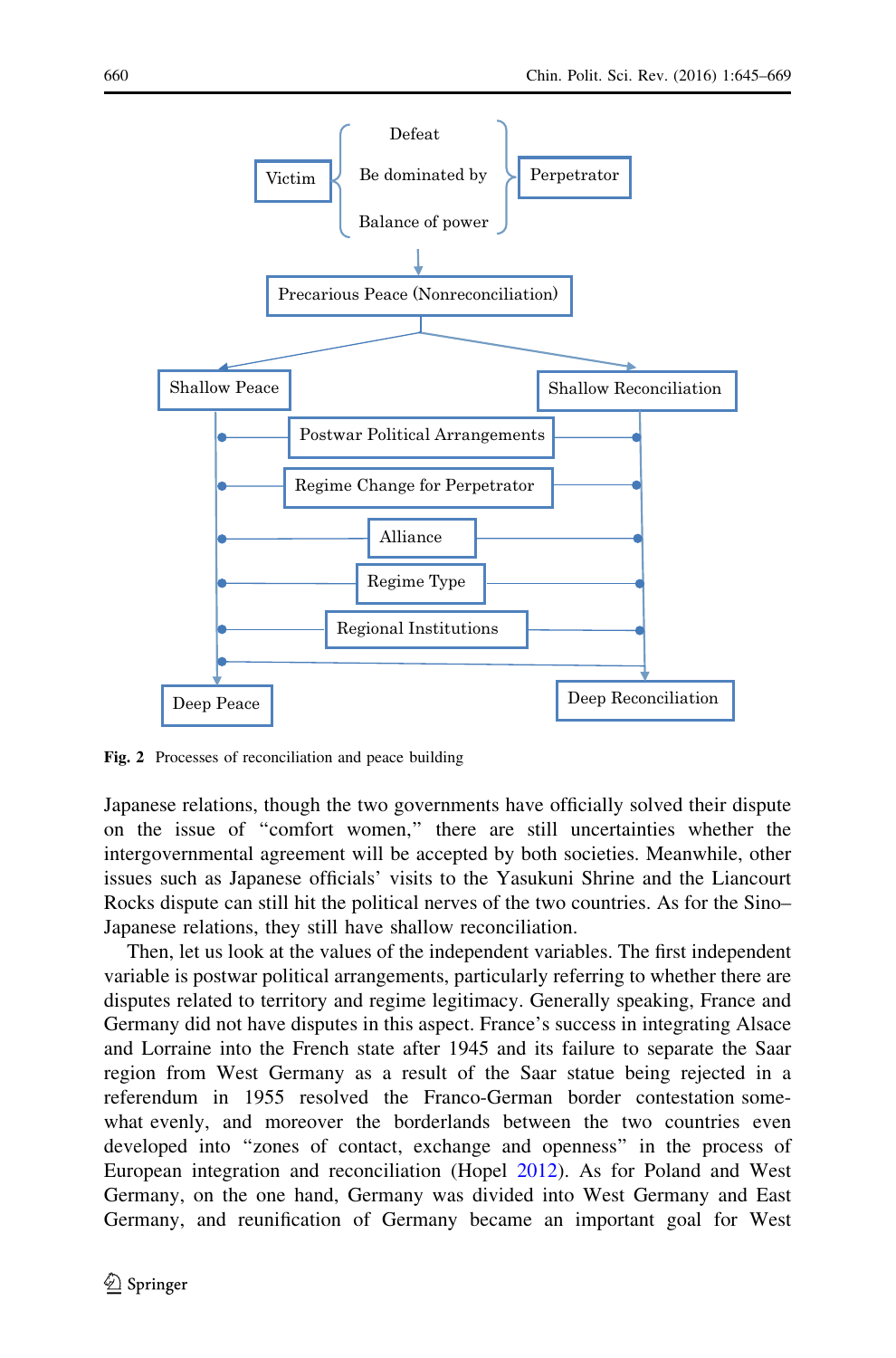Germany; on the other hand, as part of the postwar arrangements, the Polish– German border had been redrawn, and West Germany would have territorial dispute with Poland unless it recognized the Oder–Neisse line as the new border. The first aspect of the arrangements gave Germany incentive to cooperate and reconcile with Poland because reunification would be impossible unless West Germany's relations with East European countries came to thaw out. The second aspect of the arrangements, however, created obstacles to reconciliation. As such, regarding postwar political arrangements, the Polish–German relations had both positive and negative aspects, possibly with their effects offsetting each other. For the Polish– Soviet (Russian) relations, while Poland lost its Eastern borderland to the Soviet Union, it gained a smaller but more industrialized territory on the West from Germany. Hence, there were both positive and negative aspects for the Polish– Soviet relations on postwar political arrangements. With regard to the South Korean–Japanese relations, the ending of Japan's colonial rule on the Korean Peninsula in 1945 and the founding of both South and North Koreas comprised the postwar political arrangements for the relations. Despite the Korean War from 1950 to 1953 on the question of reunification, there were few disputes between South Korea and Japan except the Liancourt Rocks (Dokdo or Takeshima) dispute since the 1950s. As such, for the South Korean–Japanese relations, the value for postwar political arrangements was somewhat negative. Among all the dyads, the Sino– Japanese relations have been most troubled by postwar political arrangements. Due to the Chinese Civil War from 1945 to 1949 and the competition for legitimacy and diplomatic recognition between the Chinese Communist Party (CCP) and the Kuomintang (KMT) following the war, China, who fought Japan for the longest and suffered the most, was excluded from the 1951 San Francisco Peace Conference. As a result, Japan was able to take advantage of the China's domestic division to shirk its responsibilities of apology and reparation. Furthermore, the territorial dispute of Diaoyu/Senkaku Islands between China and Japan has also been closely related to postwar political arrangements. The CCP-KMT dispute on regime legitimacy delayed the normalization of relations between the PRC and Japan till 1972, and the Diaoyu/Senkaku Islands dispute still perplexes the bilateral relations.

The second independent variable is regime change for perpetrator. Whether the perpetrator has undergone regime change has a profound effect on its ability to be contrite. Regime change for the perpetrator can pave the way for putting those people responsible for war crimes on trial, questioning the ideology that has glorified war, bringing those who have resisted war to powerful positions, and finally re-directing the country back to the right track. The death of Adolf Hitler and the collapse of Nazi made democratization in West Germany profound and effective, which in turn made its reconciliation with France and Poland much easier. On the contrary, in Japan, despite the political reforms and the adoption of a pacifist constitution, many political and economic elites who had been responsible for its aggressive war managed to retain their positions in the postwar government and business, which had negative impacts on the South Korean–Japanese and Sino– Japanese relations. As for the Polish–Soviet (Russian) relations, notwithstanding the perpetrator—the Soviet Union—maintained its dominance for decades after the war,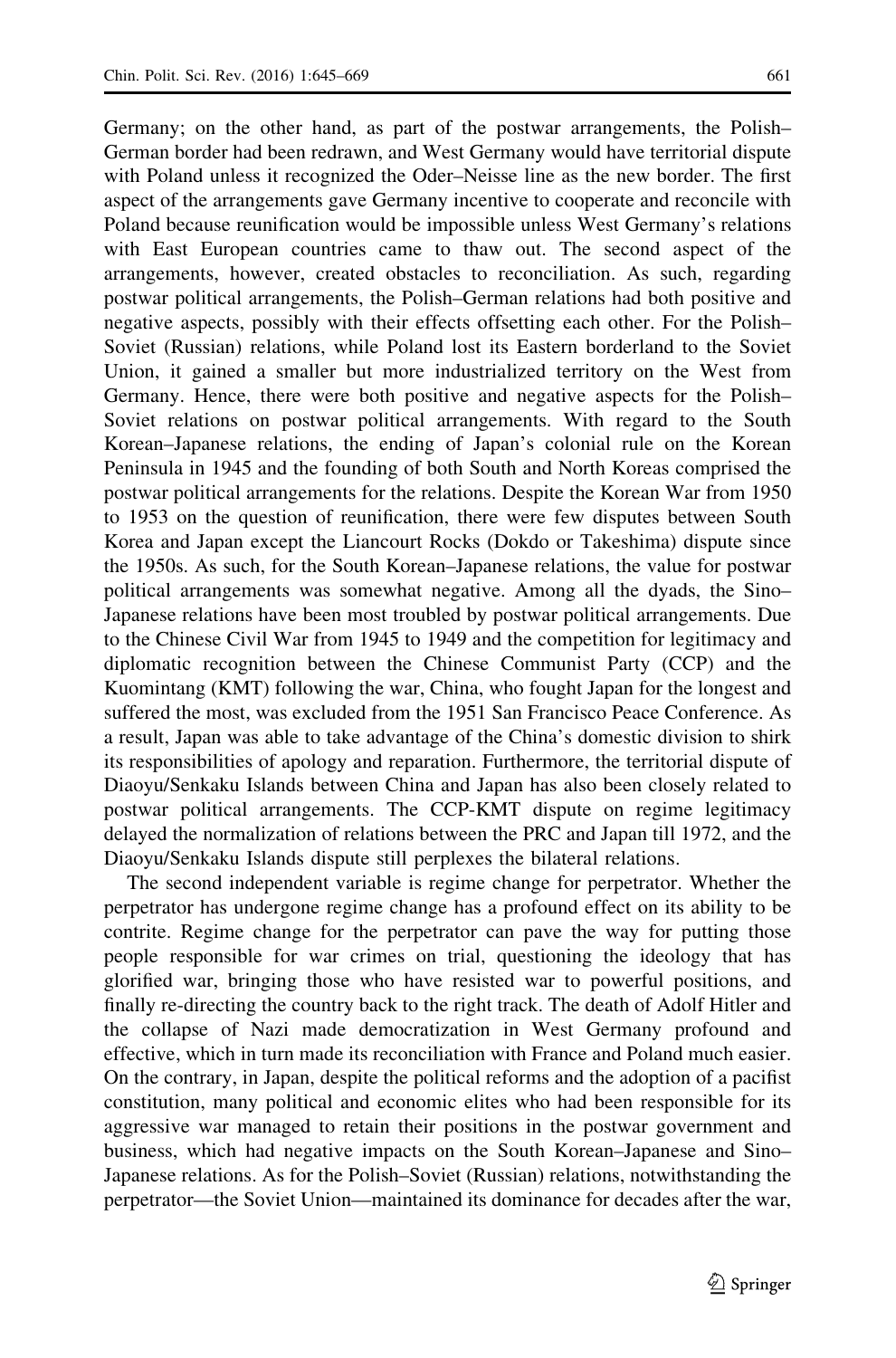the political reforms and regime change in the Soviet Union in early 1990s led to the unveiling of the Katyn Massacre.

The third independent variable is alliance. Under the bipolar international structure, countries from the Eastern bloc rarely succeeded in reconciling with those from the Western bloc. In contrast, countries from the same alliance system are more likely to reconcile with each other. This is particularly true for countries of the Western bloc. France and Germany have been members of NATO and the European regional institutions for decades. South Korea and Japan have not been allies of each other, nor have they been members of any major collective security organization. Nonetheless, they have been both treaty-based allies of the United States. Thus, we can still treat them as being in the same alliance, but they do not have as a high value for this variable as the Franco–German relations. China and Poland's alliance experiences have shown dramatic trajectories. Shortly after the founding of the PRC in 1949, it adopted a foreign policy of ''leaning to one side,'' being a loyal member of the Socialist bloc and fighting Americans in the Korean War. After the Sino– Soviet split in late 1950s and early 1960s and particularly when facing the growing Soviet threat in the late 1960s, China made a foreign policy turn for a rapprochement with the United States. From Nixon's visit to China in 1972 to the 1980s, China was a semi-ally of the US and Japan against the Soviet threat. After the end of the Cold War and with the disappearance of Soviet threat, the United States and Japan turned to view China as a potential challenger. Another example of alliance jumper is Poland. From the end of WWII to 1980s, Poland was a member of the Soviet bloc. As a result of its democratic transition starting from 1989, Poland turned to the West, accessing NATO in 1999 and EU in 2004 and now belonging to the same alliance system as Germany. Poland's joining the West led to its distancing itself from Russia, the successor of the Soviet Union.

The fourth independent variable is regime type. Although shallow reconciliation could materialize between states of a closed political system, deep reconciliation is more likely to occur in an open political and social environment. Democracy emphasizes a government's accountability to society and its institutionalized communications with the people. It is conducive to the spreading of reconciliation from political elites to society and the institutionalization of conciliatory mutual understanding between former foes. Some scholars even argue that democratization is the precondition for intrastate reconciliation (Bar-Tal and Bennink [2004,](#page-22-0) 25). For interstate reconciliation, derived from the democratic peace theory, two countries of democratic system will have more mutual trust, and they are more likely to engage in truth-telling and relationship restoration through open deliberation. We would also like to argue that when the perpetrator is a democracy and the victim is a nondemocracy, it can give the former an excuse to resist contrition and reconciliation. Germany's democratic reform after the end of World War II provided an institutional platform for the left-wing politicians to advocate reflection on the Nazi crimes. For the Poland–German relations, it was not coincidence that the reconciliation between them proceeded rapidly in the post-Cold War era after Poland's political transition. Reconciliation is impossible to progress without free access to truth and free deliberation on historical facts. Russia's political transition to a semi-democracy in the 1990s enabled it to face the Katyn Massacre with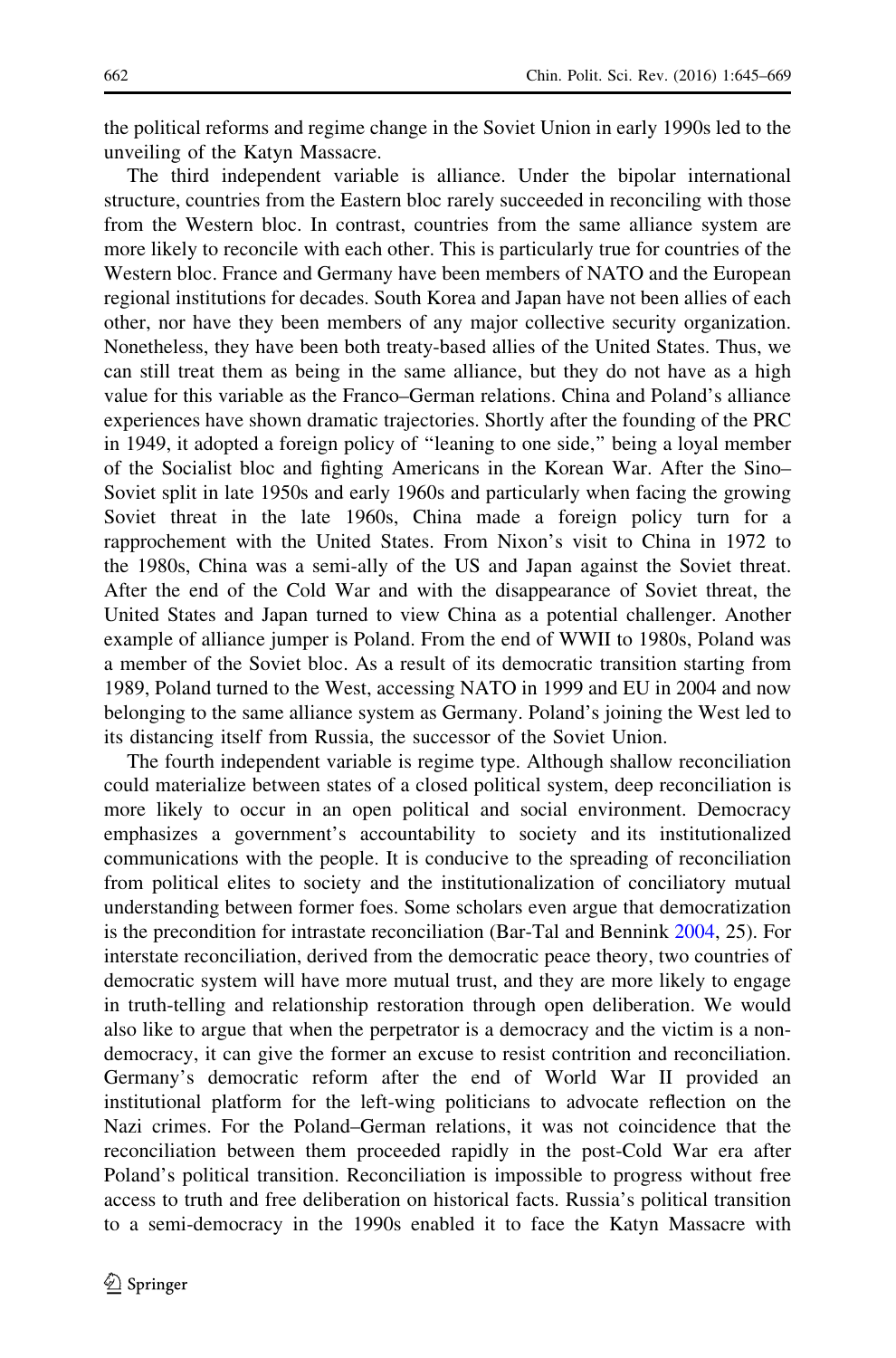Poland. For the South Korean–Japanese relations, the growing engagement with historical issues has been part of South Korea's democratization process (Barkan [2012\)](#page-22-0). In contrast, for the Sino–Japanese relations, the difference in political system constrains the quantity and quality of exchanges on history between the two societies.

The last independent variable is regional institutions. Regional institutions can provide security assurance to resolve the fear and mistrust between former foe states and a regional platform for them to interact with each other. They can also exert supervision on state behaviors, so as to reduce the risk for cooperation. In addition, regional institutions can constrain nationalist discourse and sentiment. Among the five cases, for the Franco–German relations, their regional institutions have been the strongest thanks to Europe's growing integration. In contrast, for the South Korean– Japanese and Sino–Japanese relations, their regional institutions have been scarce. For Poland, after its accession to EU, the intensive cooperation in the regional institution has enabled it to consolidate its reconciliation with Germany. For Poland and Russia, after the collapse of the Soviet bloc, there is no regional organization that can resolve their differences. Based on the above review, we can summarize the values of the above-mentioned variables in Table [2.](#page-19-0)

From Table [2,](#page-19-0) we can find that generally speaking there is a relationship between the independent variables (postwar political arrangements, regime change for perpetrator, alliance, regime type, and regional institutions) and the dependent variable (degree of reconciliation). For the Franco–German relations, all the independent variables have positive values, and the value of dependent variable is deep reconciliation. For Polish–German relations, its value for the independent variable ''postwar political arrangements'' is that it has both positive and negative aspects, its value for the independent variable ''regime change for perpetrator'' is positive, and its values for the other three independent variables are all ''from no to yes.'' Correspondingly, its value for the dependent variable (degree of reconciliation) is ''from shallow to deep.'' In particular, we find that for the Polish–German relations, the change in degree of reconciliation has coincided with the changes of the values of independent variables including alliance, regime type, and regional institutions from negative to positive.

For the Polish–Soviet (Russian) relations and South Korean–Japanese relations, whose degrees of reconciliation are both intermediate, they have similar values for the independent variables as a whole. For the independent variable ''postwar political arrangements,'' the value of the Polish–Soviet (Russian) relations is roughly neutral with both positive and negative aspects, whereas the value of the South Korean–Japanese relations is ''somewhat negative.'' For the other four independent variables (regime change for perpetrator, alliance, regime type, and regional institutions), the Polish–Soviet (Russian) relations have ''from no to (partly) yes'' for two of them and ''from yes to no'' for the other two, whereas the values of the South Korean–Japanese relations for these variables are ''no,'' ''mostly no," "mostly yes," "from no to yes," respectively. Considering that the effects of different independent variables might offset each other, it is reasonable that both the two cases have intermediate reconciliation. In contrast, for the Sino–Japanese relations, since the values of all its independent variables are negative, it is not a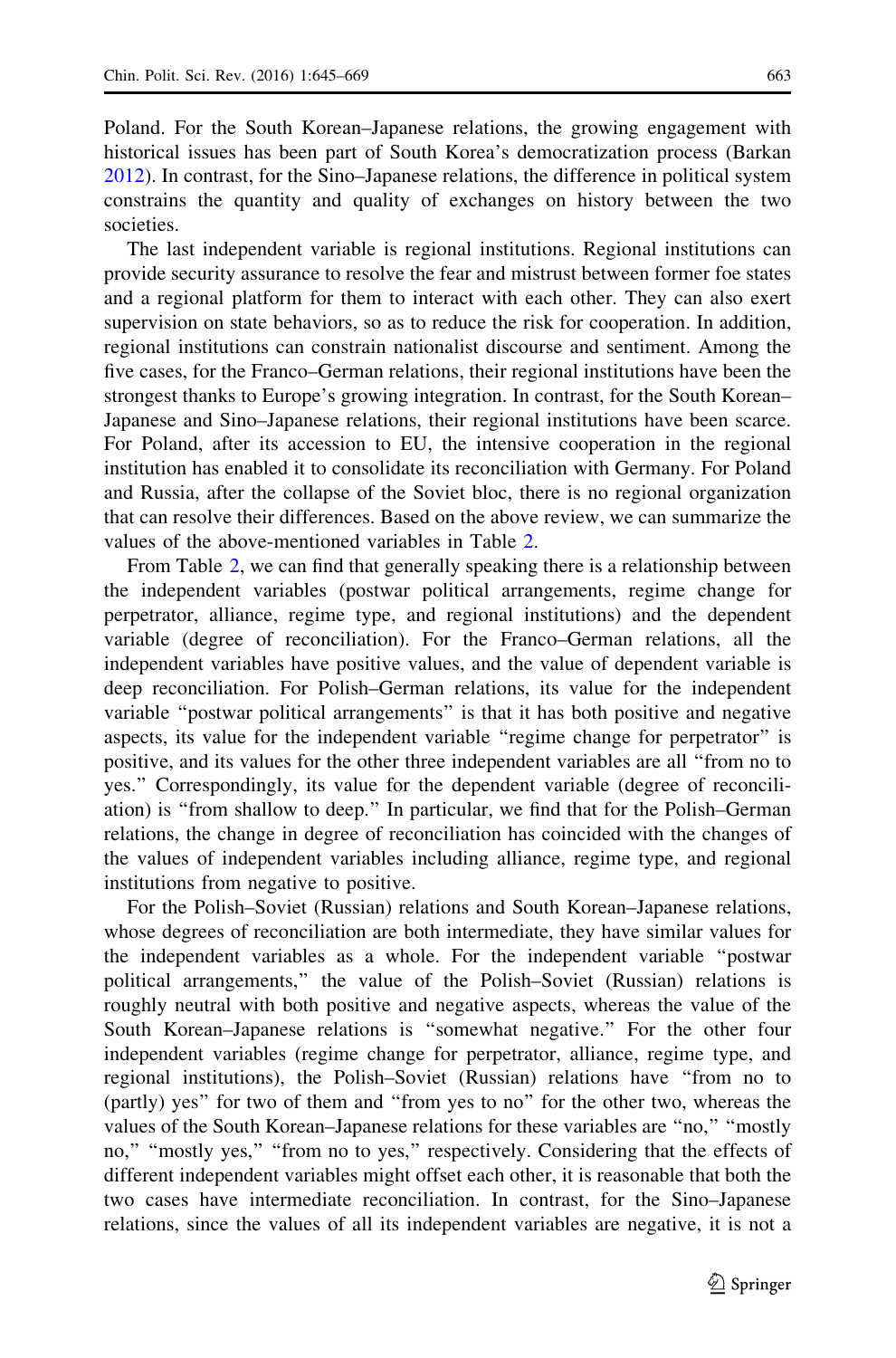<span id="page-19-0"></span>

|                                         | Table 2 Factors that affect degree of reconciliation and degree of peace |                                           |                                                |                                |                                 |                             |                          |
|-----------------------------------------|--------------------------------------------------------------------------|-------------------------------------------|------------------------------------------------|--------------------------------|---------------------------------|-----------------------------|--------------------------|
| Case                                    | Independent variables                                                    |                                           |                                                |                                |                                 | Dependent<br>variable I     | Dependent<br>variable II |
|                                         | Postwar political<br>arrangements                                        | Regime change for Alliance<br>perpetrator |                                                | Both democratic<br>regime type | Strong regional<br>institutions | reconciliation<br>Degree of | Degree of<br>peace       |
| Franco-German<br>relations              | Positive                                                                 | Yes                                       | Yes                                            | Yes                            | Yes                             | Deep                        | Deep                     |
| Polish-German<br>relations              | negative aspects<br>Positive and                                         | Yes                                       | From no to yes                                 | From no to yes                 | From no to yes                  | From shallow<br>to deep     | From shallow<br>to deep  |
| Soviet(Russian)<br>relations<br>Polish- | negative aspects<br>Positive and                                         | From no to yes                            | From yes to no                                 | From no to partly<br>yes       | From yes to no                  | Intermediate                | Shallow                  |
| Japanese relations<br>South Korean-     | Somewhat negative Mostly not                                             |                                           | Mostly yes                                     | From no to yes                 | ż                               | Intermediate                | Intermediate             |
| Sino-Japanese<br>relations              | Negative                                                                 | Mostly not                                | From no to generally yes, No<br>and then to no |                                | ż                               | Shallow                     | Shallow                  |
|                                         |                                                                          |                                           |                                                |                                |                                 |                             |                          |

Table 2 Factors that affect degree of reconciliation and degree of peace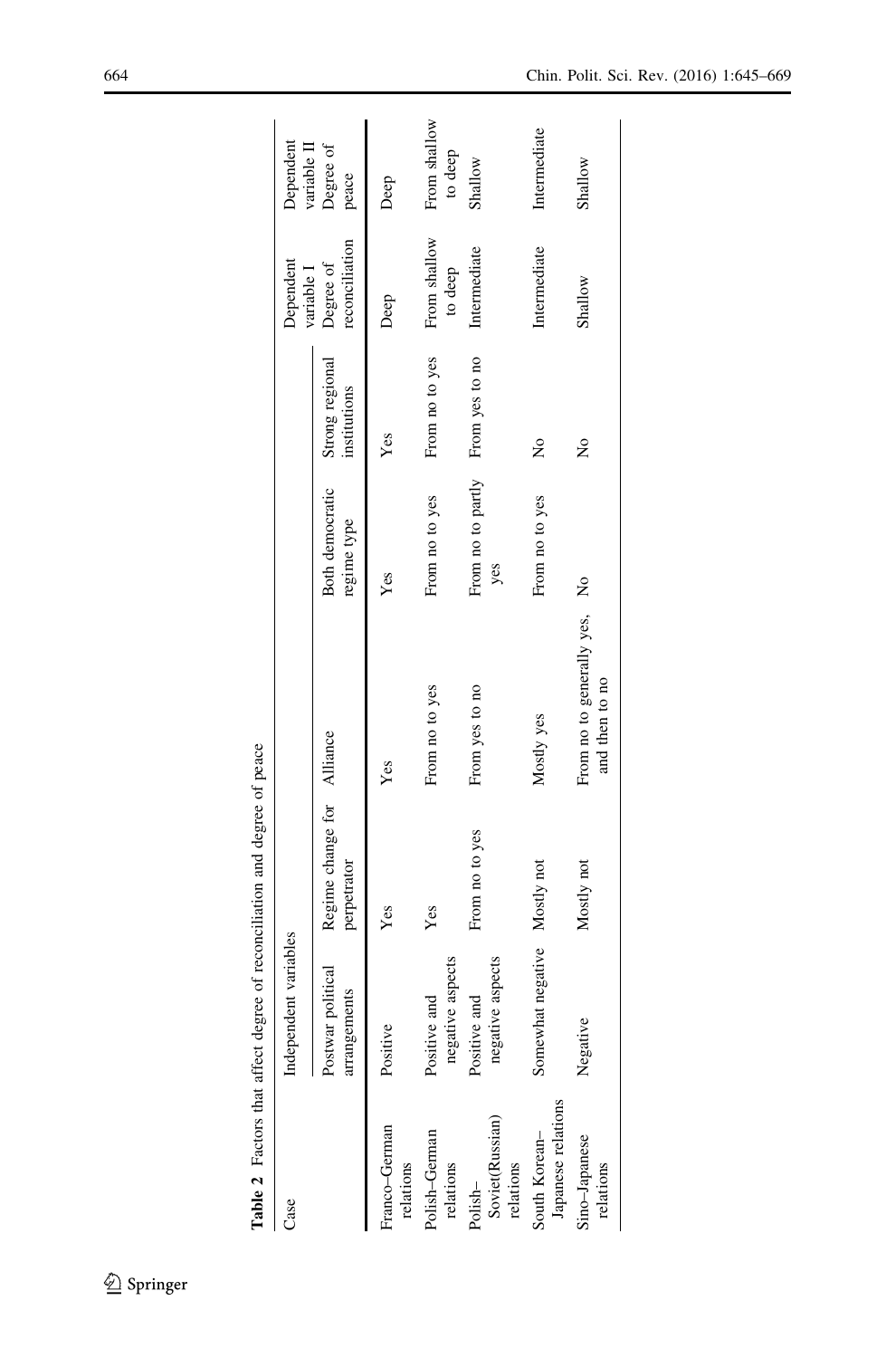surprise that the two countries have only achieved shallow reconciliation. Based on the results in Table [2,](#page-19-0) we can conclude that countries with positive values in the independent variables are more likely to proceed from shallow reconciliation to deep reconciliation. That is, although we cannot conduct a quantitative analysis of the cases, we can generally conclude that the above-mentioned factors do have impressive effects on the degree of reconciliation.

#### 4.3 Explaining Variation in Degree of Peace

In this subsection, we first assess the degree of peace for the cases, and then use the above-mentioned factors as well as the degree of reconciliation to explain the variation in the degree of peace among the cases. Here the dependent variable is degree of peace, and the independent variables include postwar political arrangements, regime change for perpetrator, alliance, regime type, regional institutions as well as the degree of reconciliation.

On the dependent variable, besides shallow peace and deep peace, we can add a third value intermediate reconciliation, which refers to the degree of peace roughly in the middle of shallow peace and deep peace. Based on the description of the cases in Sect. [3](#page-5-0), we can divide them into three categories: deep peace such as the Franco– German relations and the Polish–German relations, intermediate peace such as the South Korean–Japanese relations, and shallow peace such as the Polish–Soviet (Russian) relations and the Sino–Japanese relations. Table [2](#page-19-0) lists our assessment of the degrees of peace for these cases.

It is noteworthy that while the Polish–Russian relations have intermediate degree of reconciliation, their degree of peace is still shallow in the post-Cold War era. Considering the tensions between NATO and Russia and Poland's fear under the shadow the Ukraine Crisis, this assessment of their degree of peace is sober. Since the end of the Cold War, although both Poland and Russia have experienced great changes in their political systems and certain degree of democratization, they are no longer members of the same alliance, and they share no regional institutions. These changes in independent variables explain why the degree of peace between Poland and Russia is shallow despite their progress in reconciliation. It indicates that the degree of peace not only is affected by the degree of reconciliation, but also depends on other factors such as postwar political arrangements, whether there is regime change for the perpetrator, whether both the perpetrator and the victim have democratic political system, and regional institutions.

It is also the case for other dyads when we look carefully into the evolution of their degrees of peace. For example, although Poland and Germany made rapid progresses in reconciliation in 1970s, the probability of conflict between them still existed due to the confrontation between the Eastern and Western blocs. After Poland and Germany reached deep reconciliation in the 1990s and as Poland joined the NATO in 1999 and the EU in 2004, the two countries entered deep peace in late 1990s and early 2000s. The Polish–German relations indicate that postwar political arrangements, whether belonging to the same alliance system, and whether there exist strong international institutions are not only the independent variables for the degree of reconciliation, but also the independent variables for the degree of peace.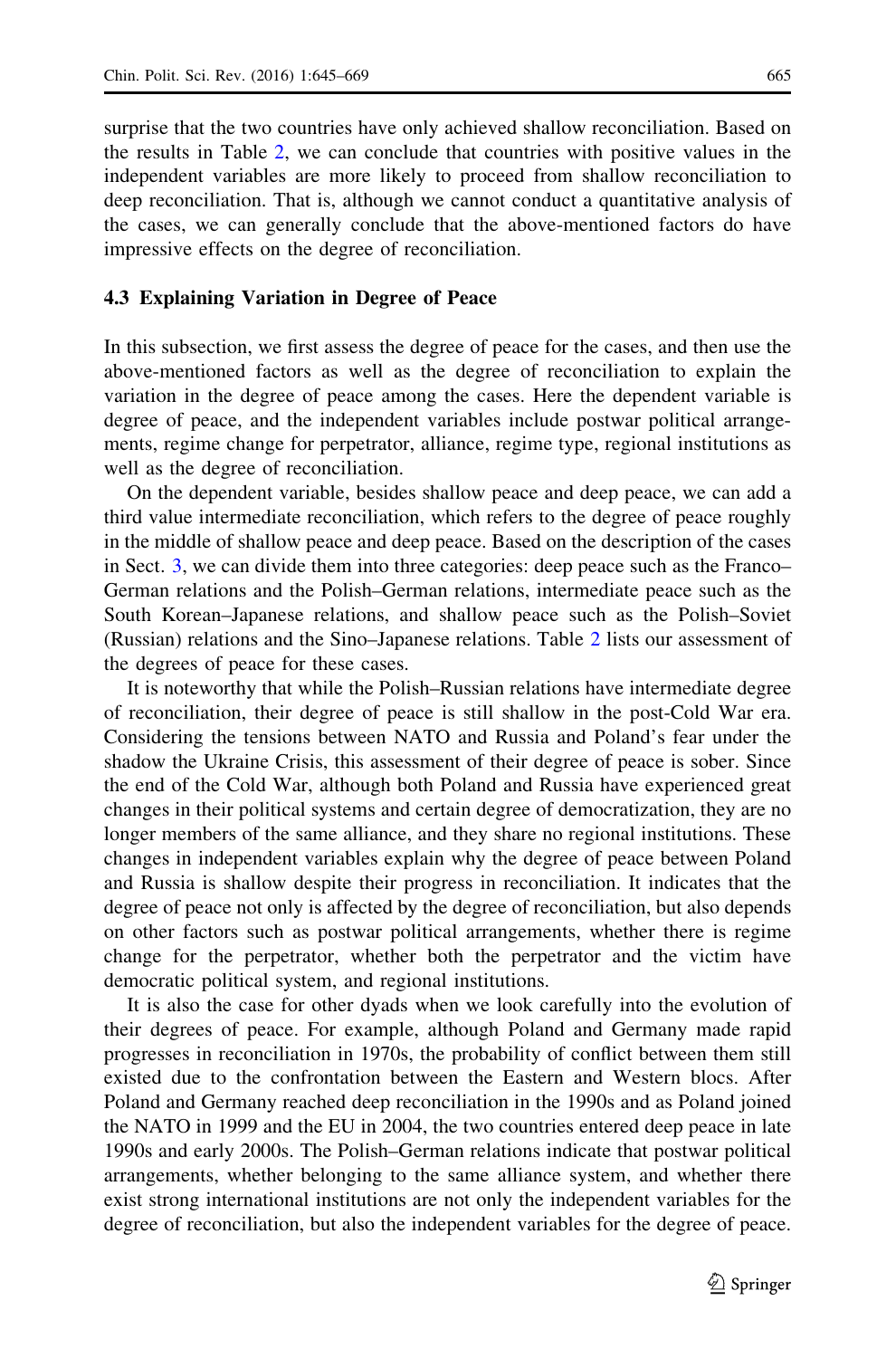<span id="page-21-0"></span>For the South Korean–Japanese relations, though they still have territorial disputes and the regional institutions in Northeast Asia are weak, the probability of war between them is very low mainly because they share the same important ally the United States. Their common democratic political system also helps to maintain peace between them. The positive effects of alliance and political system offset the negative effects of territorial disputes and of regional institution scarcity. Moreover, we believe that due to the disproportional effect of alliance, the degree of peace for South Korean–Japanese relations is higher than its degree of reconciliation. Last but not least, for China and Japan, due to the Diaoyu/Senkaku Island dispute as a problem of postwar political arrangements, the US–Japanese alliance's hostility to China, the scarcity of regional institutions in Northeast Asia, their difference in political system, and the shallow reconciliation as well, the two countries have reached only shallow peace. In sum, postwar political arrangements, regime change for perpetrator, alliance, regime type, regional institutions, and the degree of reconciliation can all affect the degree of peace.

Although the degree of reconciliation and the degree of peace do not correspond with each other, we can still find a general relationship between the degree of reconciliation and the degree of peace. Except for the Polish–Russian relations, all the other relations' degrees of reconciliation are very close to their degrees of peace. Countries of higher degree of reconciliation tend to have higher degree of peace, which indicates that reconciliation is an important mechanism for peace building. Peace building through reconciliation is an advice that has an empirical foundation.<sup>5</sup>

# 5 Conclusion

In this article, we distinguish between reconciliation and peace building and clarify the different states of reconciliation. To understand why some former adversaries have achieved deeper reconciliation than others, this article examines five cases of reconciliation and peace building in the post-World War II era—the Franco– German relations, the Polish–German relations, the Polish–Soviet (Russian) relations, the South Korean–Japanese relations, and the Sino–Japanese relations and explores the process of reconciliation and the process of peace building. We propose a series of factors including postwar political arrangements, regime change for perpetrator, alliance, regime type, and regional institutions to explain the variations among these cases in the degree of reconciliation and the degree of peace. And we assess the effects of these factors on the degree of reconciliation and the degree of peace. We find that these factors have impacts on the degree of reconciliation, and that together with the degree of reconciliation, they can affect the degree of peace. We also find that while the degree reconciliation and the degree of peace do not necessarily correspond with each other, there is generally speaking a relationship between them. Peace building through reconciliation is a sound advice.

While Germany has set a model for reconciliation, Japan's relations with China and South Korea have often been troubled by their unhappy pasts. It is tempting to

 $5$  For a discussion on it, see Lerche ([2000\)](#page-23-0).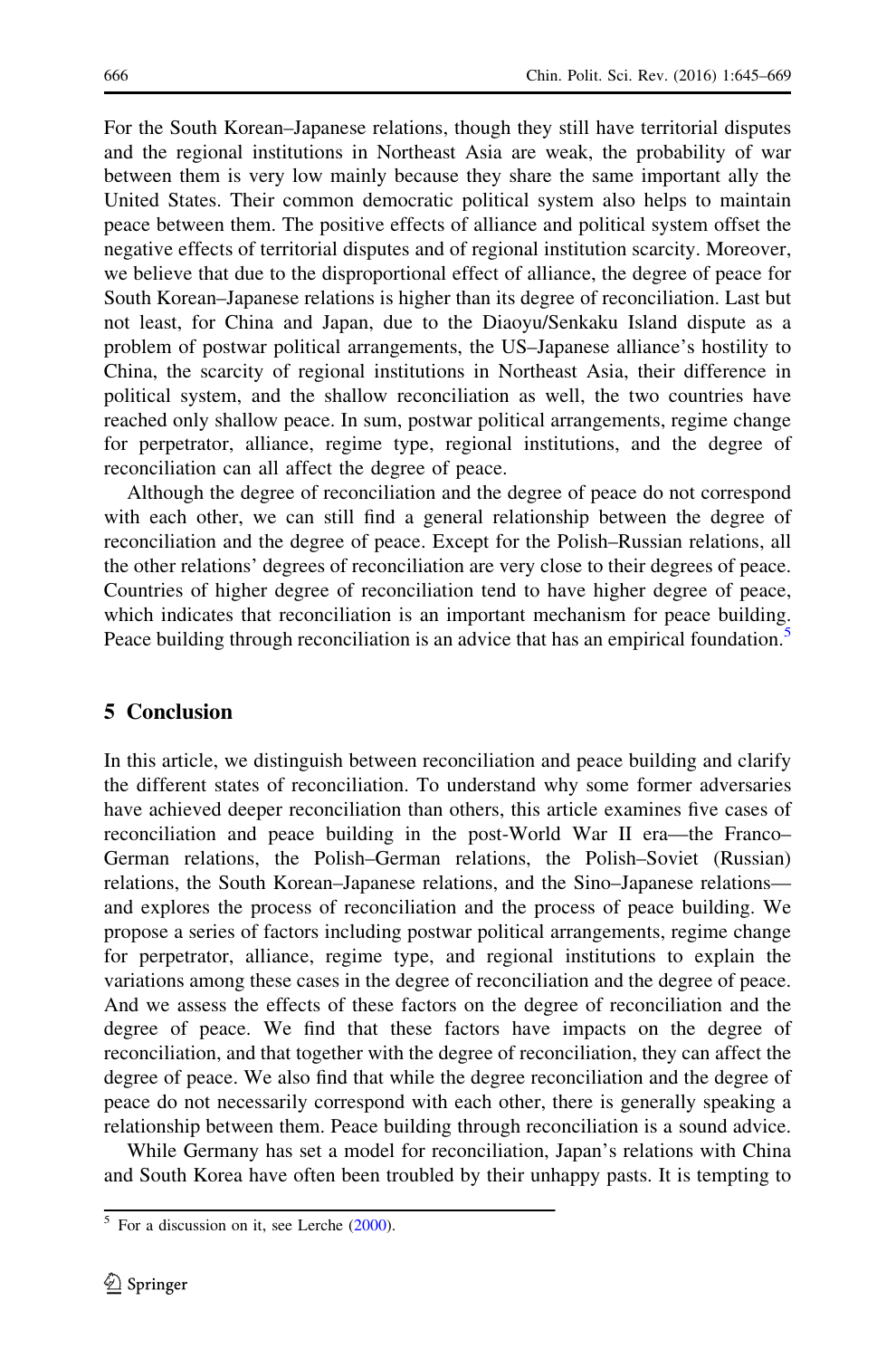<span id="page-22-0"></span>attribute the pessimistic picture of reconciliation in East Asia to Japanese culture or to the manipulation of nationalist sentiment in China and South Korea. Nonetheless, by placing the Sino–Japanese relations and the South Korean–Japanese relations in a framework of comparative study along with the Franco–German relations, the Polish–German relations, and the Polish–Soviet (Russian) relations, we find that there are structural and historical reasons for the underdevelopment of reconciliation in Northeast Asia. For such factors as postwar political arrangements, regime change for perpetrator, alliance, regime type, regional institutions, we find that the Sino–Japanese relations have mostly negative values, the South Korean–Japanese relations and the Polish-Soviet (Russian) relations have mixed values, and the Franco–German relations and the Polish–German relations have mostly positive values. Therefore, the underdevelopment of reconciliation in Northeast Asia may be a reasonable outcome of a series of structural conditions and historical developments. By further studying these structural and historical reasons, we may be able to better understand, manage, and even deal with some of the diplomatic stalemates among China, Japan, and South Korea when facing historical issues.

Acknowledgments This research is sponsored by the Shanghai Pujiang Program. Chengqiu Wu is also grateful to the Swire Educational Trust for granting him the Swire/Cathay Pacific Scholarship to sponsor his academic visit at St Antony's College, Oxford, during which this research is completed.

#### **References**

- Adler, Emanuel, and Michael Barnett. 1998. Security communities. Cambridge: Cambridge University Press.
- Acharya, Amitav. 2001. Constructing a security community in Southeast Asia: ASEAN and the problem of regional order. London: Routledge.
- Applebaum, Anne. 2012. Iron curtain: The crushing of Eastern Europe, 1944–1956. New York: Random House.
- Associated Press. 2015. Russian ambassador says Poland was partly to blame for World War II. New York Times. September 26. [http://www.nytimes.com/2015/09/27/world/europe/russian-ambassador](http://www.nytimes.com/2015/09/27/world/europe/russian-ambassador-says-poland-was-partly-to-blame-for-world-war-ii.html%3f_r%3d0)[says-poland-was-partly-to-blame-for-world-war-ii.html?\\_r=0](http://www.nytimes.com/2015/09/27/world/europe/russian-ambassador-says-poland-was-partly-to-blame-for-world-war-ii.html%3f_r%3d0). Accessed 20 May 2016.
- Bar-Siman-Tov, Yaacov (ed.). 2004. From conflict resolution to reconciliation. Oxford: Oxford University Press.
- Bar-Tal, Daniel, and Gemma H. Bennink. 2004. The nature of reconciliation as an outcome and as a process. In From conflict resolution to reconciliation, ed. Yaakov Bar-Siman-Tov, 11–38. Oxford: Oxford University Press.
- Barkan, Elazar. 2012. Book review for War, Guilt, and World Politics after World War II. [http://](http://historicaldialogues.org/wp-content/uploads/2012/07/Barkan-Review-Berger.pdf) [historicaldialogues.org/wp-content/uploads/2012/07/Barkan-Review-Berger.pdf](http://historicaldialogues.org/wp-content/uploads/2012/07/Barkan-Review-Berger.pdf). Accessed 1 August 2016.
- Behrends, Jan C. 2009. Nation and empire: dilemmas of legitimacy during Stalinism in Poland (1941–1956). Nationalities Papers 37(4): 443–466.
- Benedict, Ruth. 1946. The chrysanthemum and the sword: Patterns of Japanese culture. Boston: Houghton Mifflin Company.
- Benfell, Steven T. 2002. Why can't Japan apologize? Institutions and war memory since 1945. Harvard Asia Quarterly 6(2): 4–11.
- Buruma, Ian. 1994. The wages of guilt: Memories of war in Germany and Japan. New York: Farrar, Straus & Giroux.
- Bielansky, Stefan. 2015. Russia, Poland and the 'New Europe': Inevitable clash? In Beyond Ukraine: EU and Russia in Search of a New Relation, ed. Aldo Ferrari. ISPI REPORT, [http://www.ispionline.it/it/EBook/](http://www.ispionline.it/it/EBook/BEYOND.UKRAINE.2015/BEYOND.UKRAINE_Cap.4_EBOOK.pdf) [BEYOND.UKRAINE.2015/BEYOND.UKRAINE\\_Cap.4\\_EBOOK.pdf](http://www.ispionline.it/it/EBook/BEYOND.UKRAINE.2015/BEYOND.UKRAINE_Cap.4_EBOOK.pdf). Accessed 1 May 2016.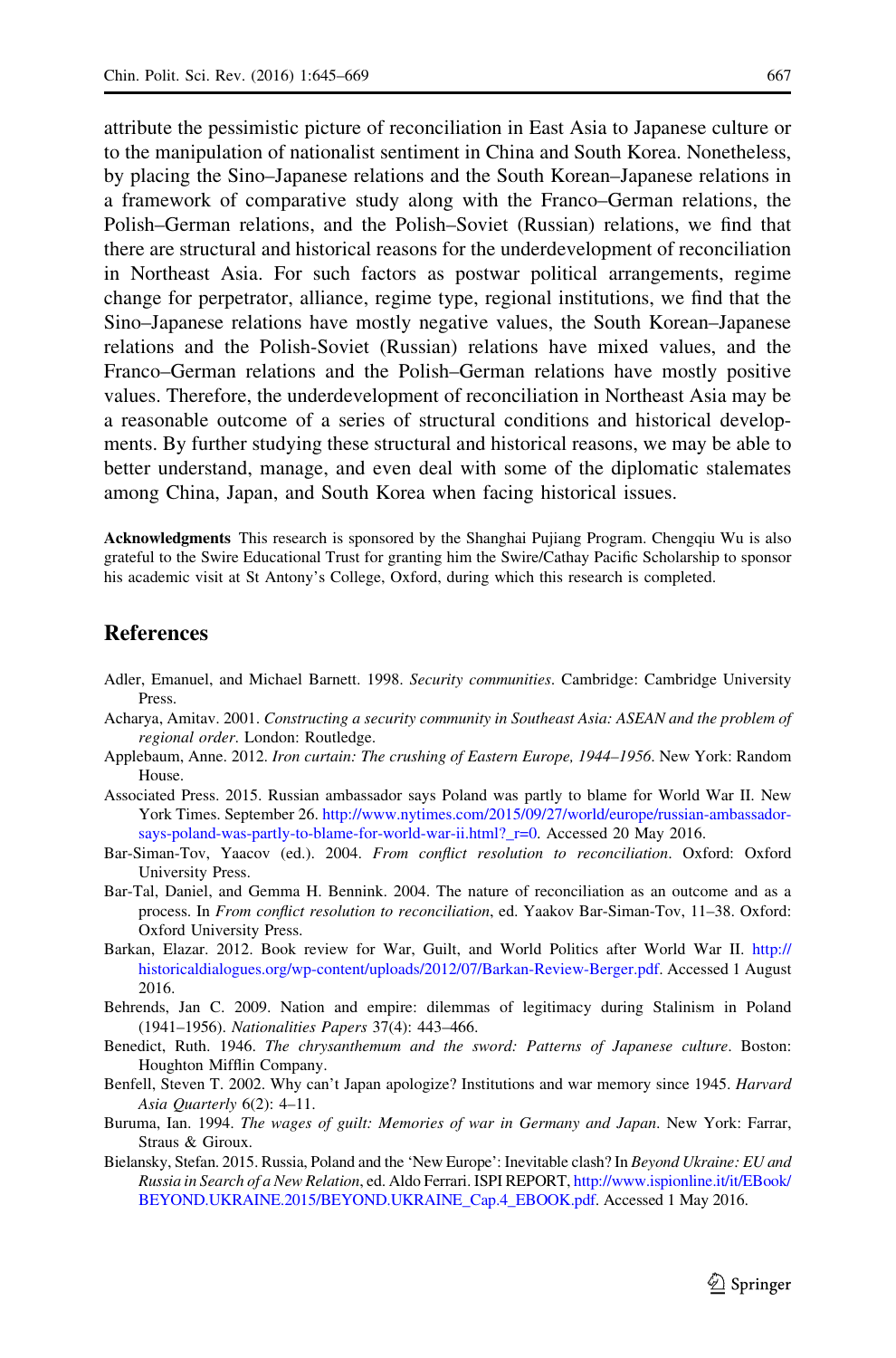- <span id="page-23-0"></span>Cha, Victor D. 1996. Bridging the gap: the strategic context of the 1965 Korea-Japan normalization treaty. Korean Studies 20(1): 123–160.
- Checkel, Jeffrey T. 2001. Why comply? Social learning and European identity change. International Organization 55(3): 553–588.
- Dor, Alexandre. 2015. China's WW2 remembrance: 'Patriotic education' in action. The Diplomat. August 15. [http://thediplomat.com/2015/08/chinas-ww2-remembrance-patriotic-education-in-action/.](http://thediplomat.com/2015/08/chinas-ww2-remembrance-patriotic-education-in-action/) Accessed 1 May 2016.
- Emmot, Robin, and Sabin Siebold. 2016. NATO agrees to reinforce eastern Poland, Baltic States against Russia. Reuters. July 8. <http://www.reuters.com/article/us-nato-summit-idUSKCN0ZN2NL>. Accessed 1 August 2016.
- Engert, Stefan. 2016. Germany-Israel: A prototypical political apology and reconciliation process. In Apology and reconciliation in international relations: The importance of being sorry, ed. Christopher Daase, Stefan Engert, Michel-Andre Horelt, Judith Renner, and Renate Strassner, 29–50. London: Routledge.
- Friedman, Thomas L. 1990. Evolution in Europe; 2 Germanys vow to retain border with the poles. New York Times. July 18. [http://www.nytimes.com/1990/07/18/world/evolution-in-europe-2-germanys](http://www.nytimes.com/1990/07/18/world/evolution-in-europe-2-germanys-vow-to-retain-border-with-the-poles.html)[vow-to-retain-border-with-the-poles.html](http://www.nytimes.com/1990/07/18/world/evolution-in-europe-2-germanys-vow-to-retain-border-with-the-poles.html). Accessed 25 April 2016.
- Geddes, Barbara. 1990. How the cases you choose affect the answers you get: Selection bias in comparative politics. Political Analysis 2(1): 131–150.
- George, Alexander. 2000. Forward. In Stable peace among nations, ed. Arie M. Kacowicz, Yaacov Bar-Siman-Tov, Ole Elgstrom, and Magnus Jerneck, 11–18. Lanham: Rowman & Littlefield Publishers.
- He, Yinan. 2009. The search for reconciliation: Sino-Japanese and German-Polish relations since World War II. Cambridge: Cambridge University Press.
- Herf, Jeffery. 1997. Divided memory: The Nazi past in the two Germanys. Cambridge: Harvard University Press.
- Hopel, Thomas. 2012. The French-German borderlands: Borderlands and nation-building in the 19th and 20th Centuries. European History Online. August 23. [http://ieg-ego.eu/en/threads/crossroads/border](http://ieg-ego.eu/en/threads/crossroads/border-regions/thomas-hoepel-the-french-german-borderlands)[regions/thomas-hoepel-the-french-german-borderlands.](http://ieg-ego.eu/en/threads/crossroads/border-regions/thomas-hoepel-the-french-german-borderlands) Accessed 1 Oct 2016.
- Katayama, Kazuyuki. 2011. Development of Japan-China relations since 1972. International Journal of China Studies 2(3): 647–679.
- Klus, Adam. 2014. Poland on the frontlines of the Ukraine Crisis. New Eastern Europe. November 4. [http://](http://www.neweasterneurope.eu/interviews/1387-poland-on-the-frontlines-of-the-ukraine-crisis) [www.neweasterneurope.eu/interviews/1387-poland-on-the-frontlines-of-the-ukraine-crisis](http://www.neweasterneurope.eu/interviews/1387-poland-on-the-frontlines-of-the-ukraine-crisis). Accessed 20 April 2016.
- Ku, Yangmo. 2008. International reconciliation in the postwar era, 1945–2005: A comparative study of Japan-ROK and Franco-German relations. Asian Perspective 32(3): 5–37.
- Kupchan, Charles. 2010. How enemies become friends: The sources of stable peace. Princeton: Princeton University Press.
- Lerche, Charles. 2000. Peace building through reconciliation. International Journal of Peace Studies 5(2): 61–76.
- Lind, Jennifer. 2008. Sorry states: Apologies in International Politics. Ithaca: Cornell University Press.
- Linley, Matthew. 2013. Unfriending: Japanese public opinion on China. The Interpreter. January 22. [http://www.lowyinterpreter.org/post/2013/01/22/Unfriending-Japanese-public-opinion-on-China.](http://www.lowyinterpreter.org/post/2013/01/22/Unfriending-Japanese-public-opinion-on-China.aspx) [aspx.](http://www.lowyinterpreter.org/post/2013/01/22/Unfriending-Japanese-public-opinion-on-China.aspx) Accessed 1 April 2016.
- Long, William J., and Peter Brecke. 2003. War and reconciliation: Reason and emotion in conflict resolution. Cambridge, Mass.: MIT Press.
- Miller, Benjamin. 2000. The international, regional and domestic sources of regional peace. In Stable peace among nations, ed. Arie M. Kacowicz, Yaacov Bar-Siman-Tov, Ole Elgstrom, and Magnus Jerneck, 55–74. Lanham: Rowman & Littlefield Publishers.
- Ministry of Foreign Affairs of China. 2000. Bilateral political relations. November 15. [http://www.fmprc.gov.](http://www.fmprc.gov.cn/mfa_eng/wjb_663304/zzjg_663340/yzs_663350/gjlb_663354/2721_663446/2722_663448/t15969.shtml) [cn/mfa\\_eng/wjb\\_663304/zzjg\\_663340/yzs\\_663350/gjlb\\_663354/2721\\_663446/2722\\_663448/t15969.](http://www.fmprc.gov.cn/mfa_eng/wjb_663304/zzjg_663340/yzs_663350/gjlb_663354/2721_663446/2722_663448/t15969.shtml) [shtml](http://www.fmprc.gov.cn/mfa_eng/wjb_663304/zzjg_663340/yzs_663350/gjlb_663354/2721_663446/2722_663448/t15969.shtml). Accessed 3 May 2016.
- Ministry of Foreign Affairs of Japan. 1972. Joint communique´ of the government of Japan and the government of the People's Republic of China. September 29. [http://www.mofa.go.jp/region/asia](http://www.mofa.go.jp/region/asia-paci/china/joint72.html)[paci/china/joint72.html](http://www.mofa.go.jp/region/asia-paci/china/joint72.html). Accessed 3 May 2016.
- Ministry of Foreign Affairs of Japan. 1995. Statement by Prime Minister Tomiichi Murayama ''On the occasion of the 50th anniversary of the war's end.'' August 15. [http://www.mofa.go.jp/announce/](http://www.mofa.go.jp/announce/press/pm/murayama/9508.html) [press/pm/murayama/9508.html](http://www.mofa.go.jp/announce/press/pm/murayama/9508.html). Accessed 5 May 2016.